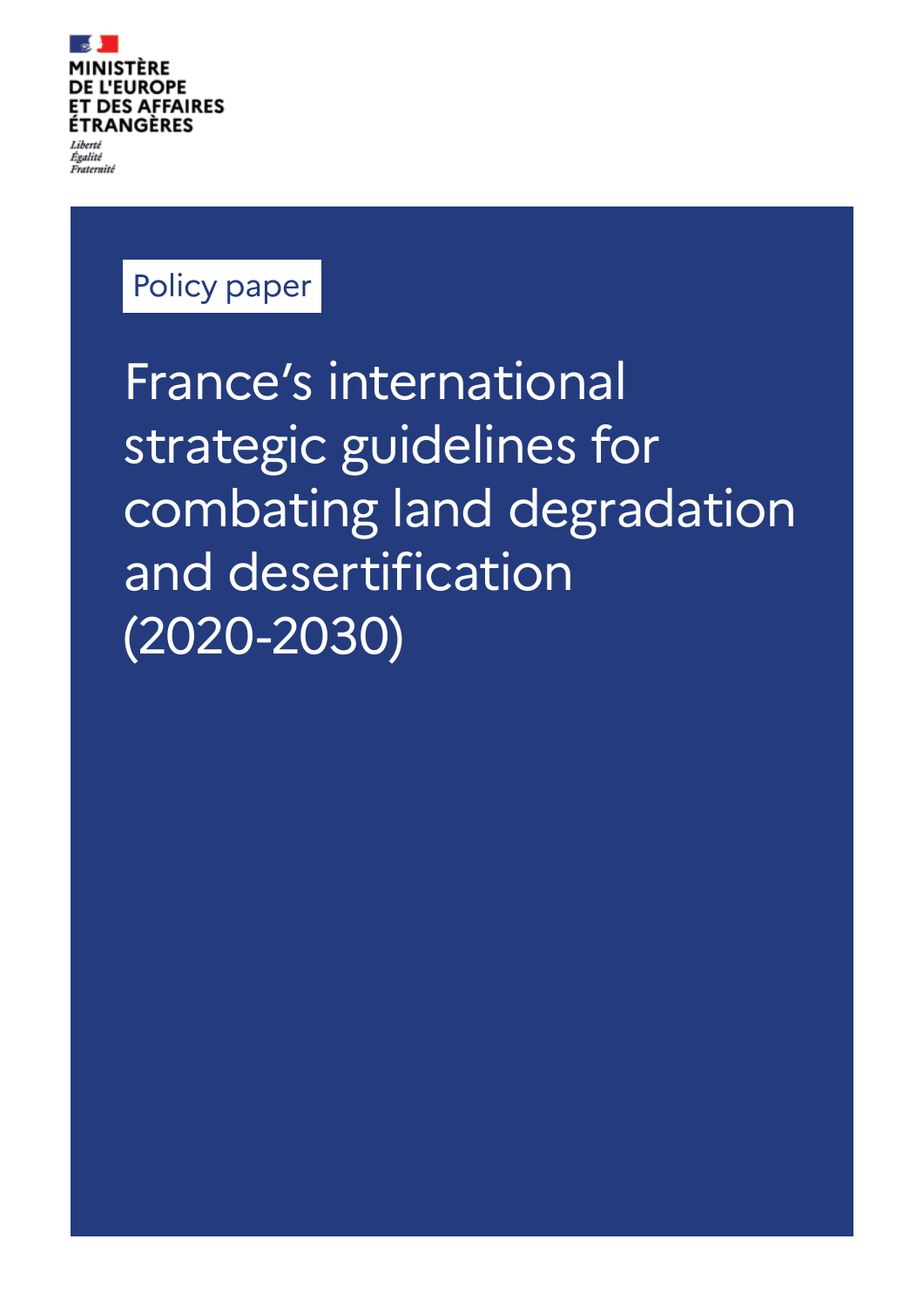#### This report is available on the France Diplomatie website: [www.diplomatie.gouv.fr/en](https://www.diplomatie.gouv.fr/en)

All adaptation, translation and reproduction rights by any means, including photocopy and microfilm, are reserved for all countries.

#### Realization

MEAE/DGM/DDD: Ghousébasha Gaffar, Héloïse Van Besien

#### Acknowledgements

The Environment and Climate Department (CLEN) would like to thank all the services of the Department as well as the ministry for the Ecological Transition, the ministry of Agriculture and Food, and the ministry of the Economy, Finance and the Recovery, who helped to draft this strategy. CLEN also would like to thank the French Scientific Committee on Desertification (CSFD), the Working Group on Desertification (GTD) and all its interlocutors for their availability and the quality of their work.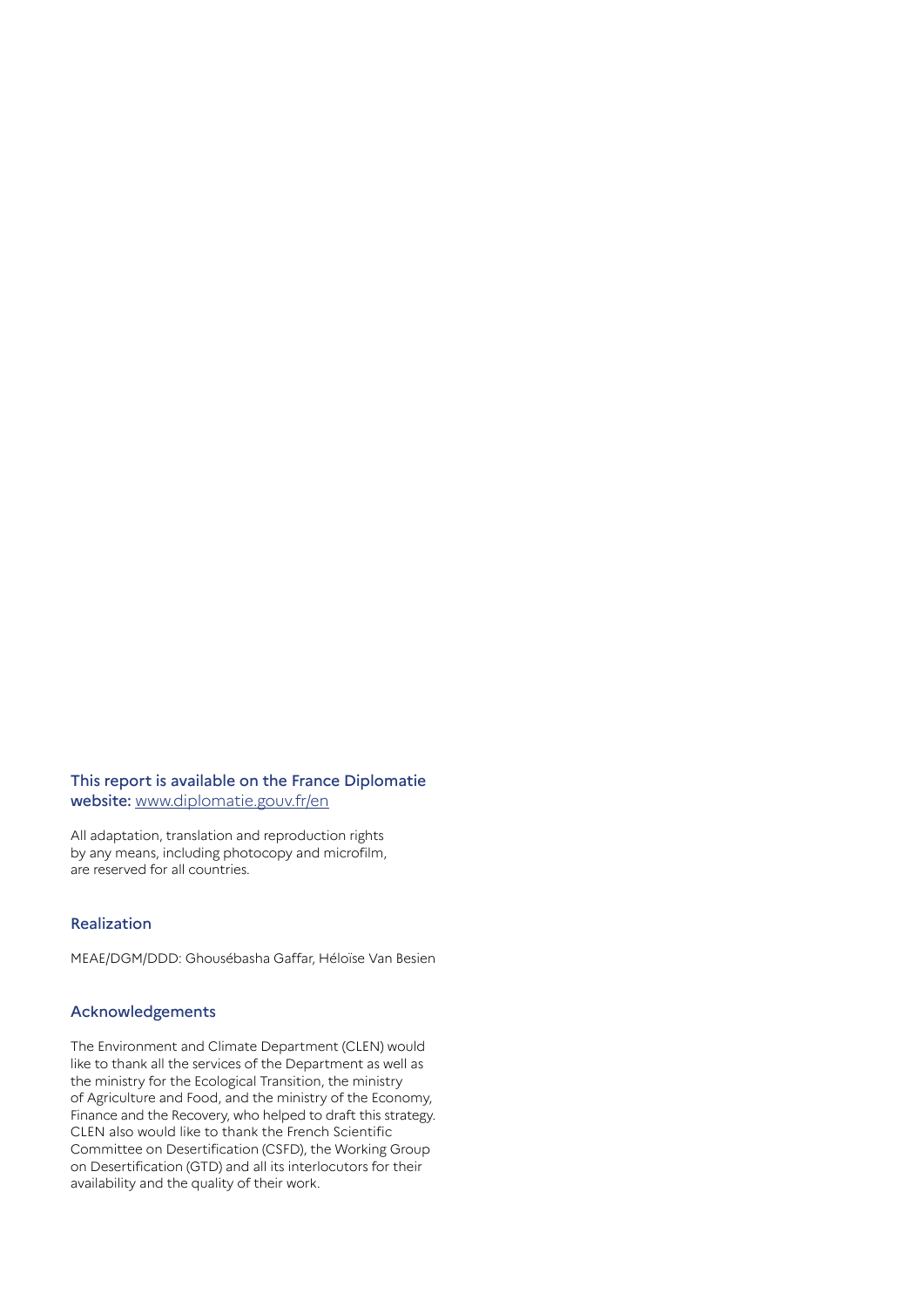### Policy paper

France's international strategic guidelines for combating land degradation and desertification (2020-2030)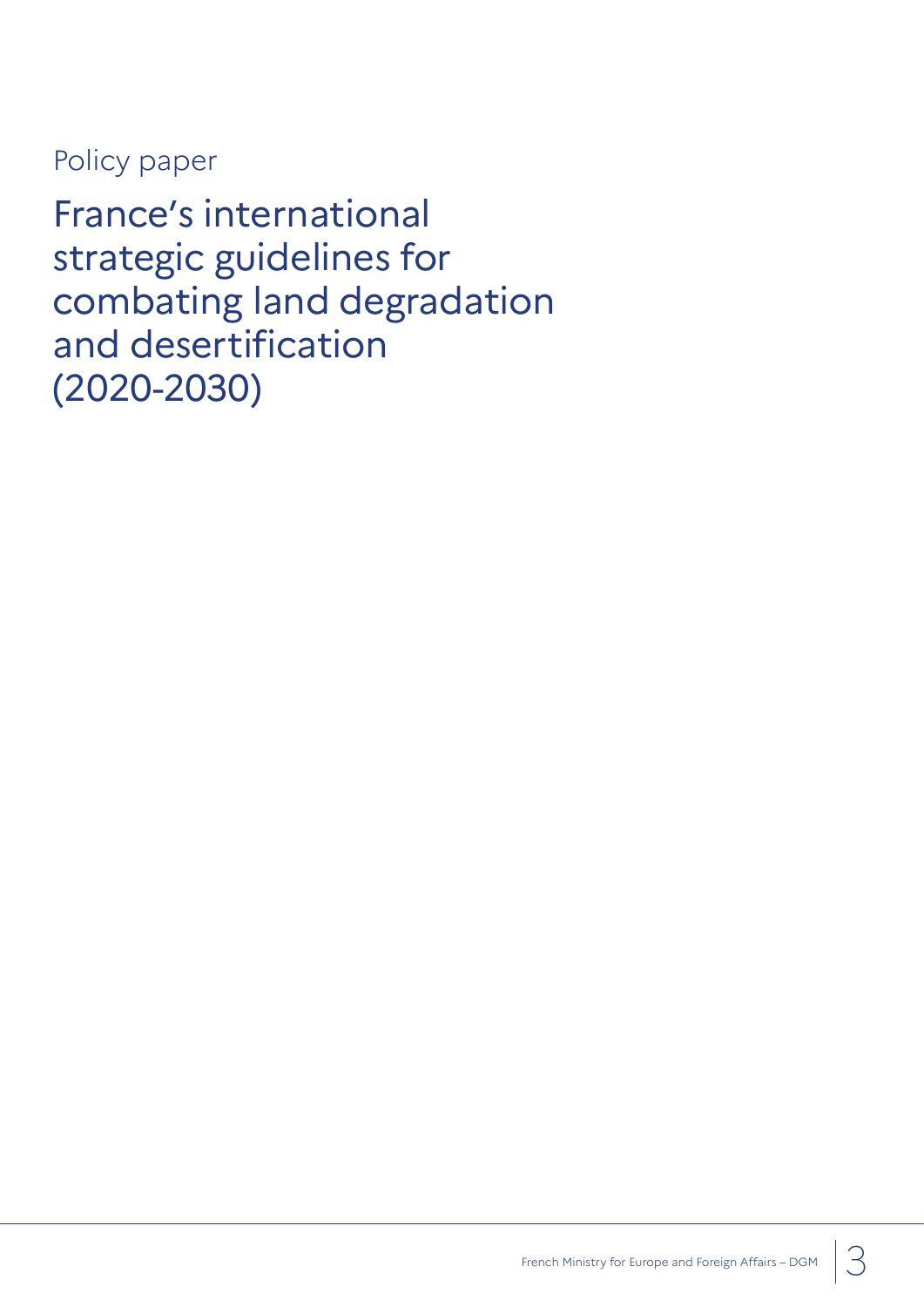France's international strategic guidelines for combating land degradation and desertification (2020-2030) France's international strategic guidelines for combating land degradation and desertification (2020-2030)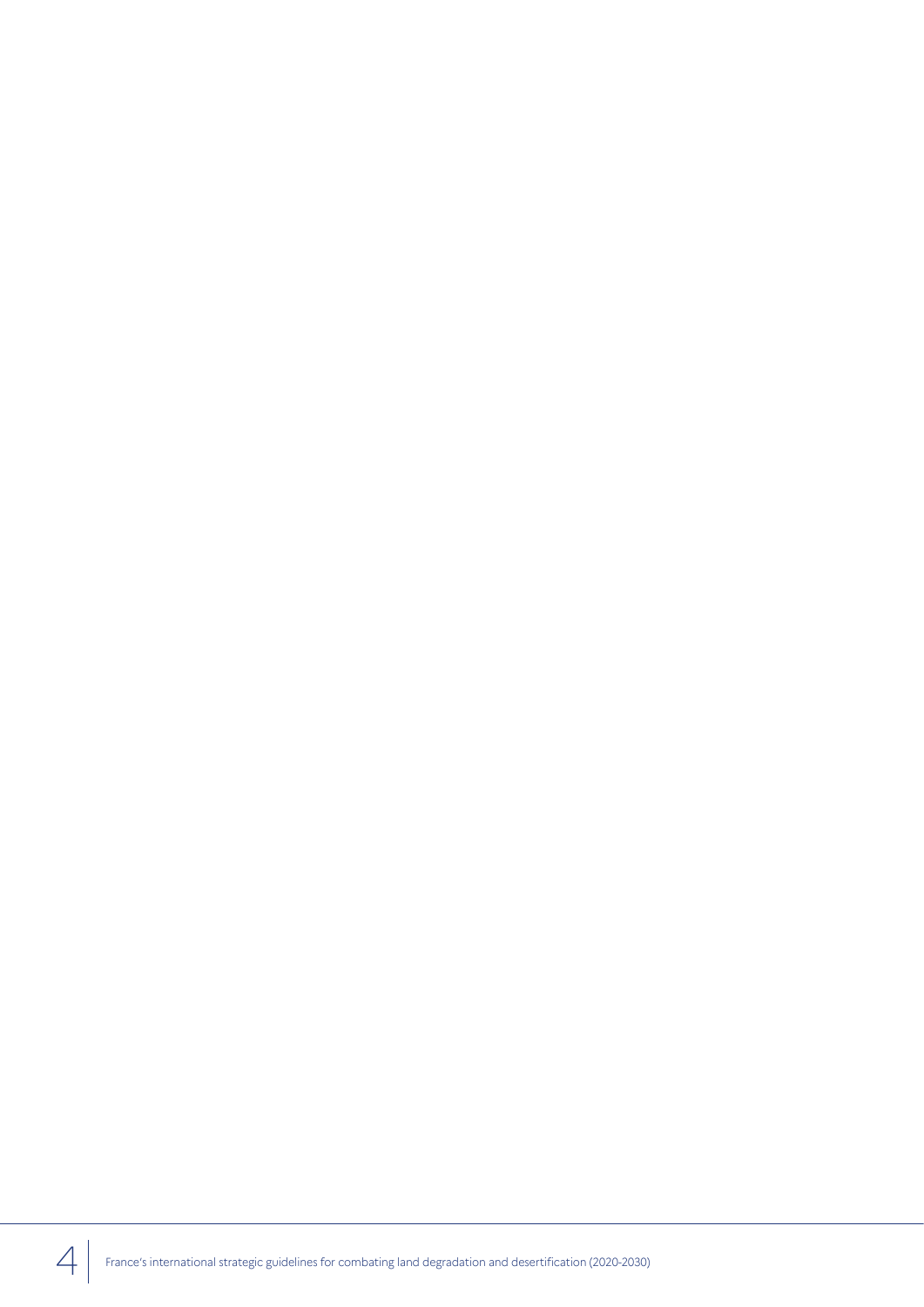# Table of contents

| <b>Chapter 1</b> Strategic objective: act to scale up action to combat land degradation<br>and desertification to benefit the most vulnerable populations and ecosystems |  |
|--------------------------------------------------------------------------------------------------------------------------------------------------------------------------|--|
| Focus <sub>1</sub>                                                                                                                                                       |  |
| Focus 2                                                                                                                                                                  |  |
|                                                                                                                                                                          |  |
|                                                                                                                                                                          |  |
|                                                                                                                                                                          |  |
|                                                                                                                                                                          |  |
| <b>Appendix II</b>                                                                                                                                                       |  |
|                                                                                                                                                                          |  |
|                                                                                                                                                                          |  |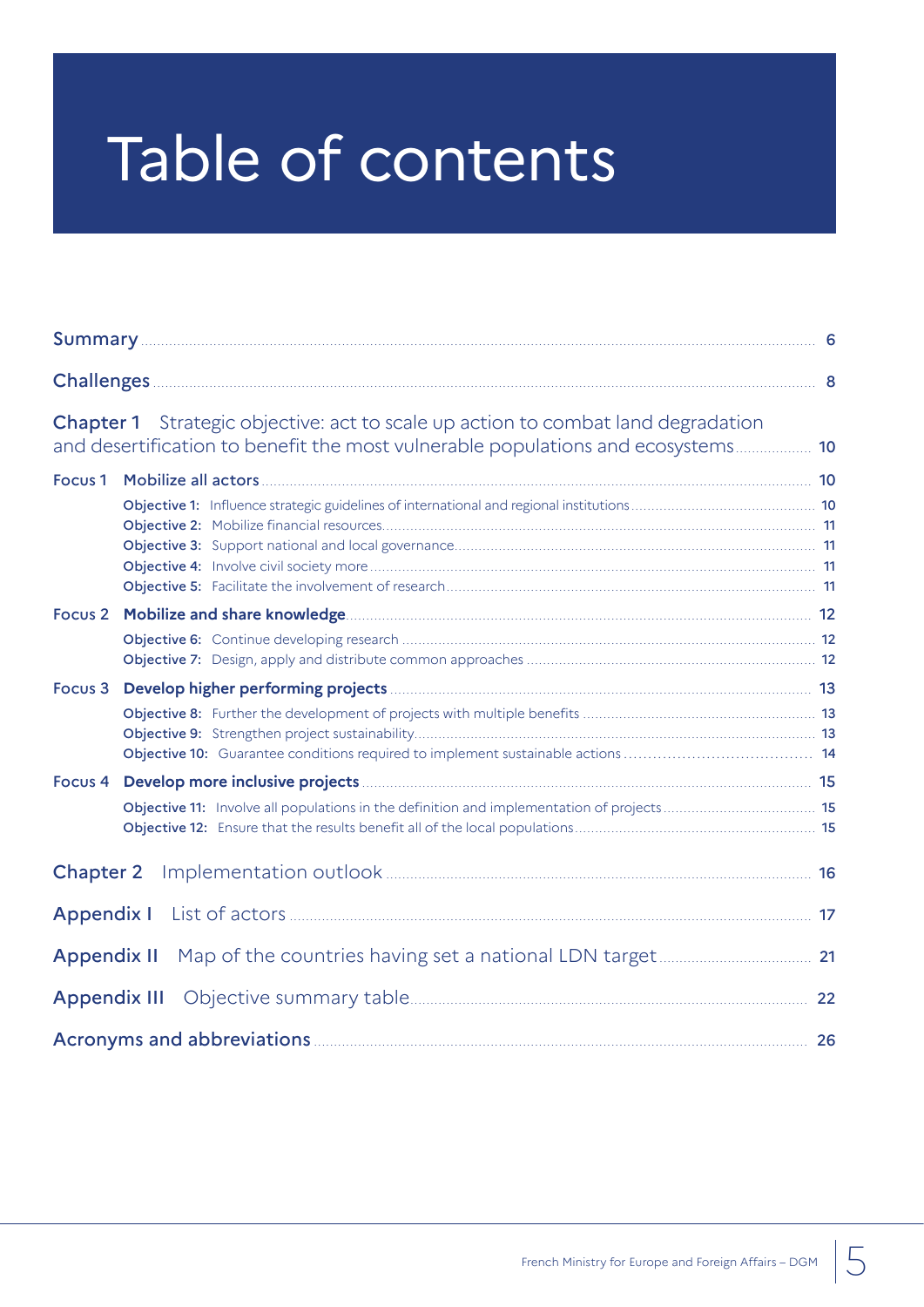## Summary

Desertification is defined as "land degradation in arid, semi-arid and dry sub-humid areas resulting from various factors, including climatic variations and human activities"1 . It corresponds to a specific form of land degradation in dry areas (arid, semi-arid, and dry sub-humid areas), impacting their potential for biological and economic productivity, and not strictly to the growth of deserts. The concentration of populations and the development of several activities, such as agro-sylvo-pastoral activities that are often not adapted to local conditions, are the main drivers of desertification. Renewable natural resources are therefore overexploited and do not have the time to regenerate themselves, and drought further accentuates this degradation. Dry areas, subject to significant water stress, represent 40% of the surface of the planet, across all of the continents, and are home to more than 2 billion people (and up to 4 billion by 2050), including the poorest and most vulnerable populations. Today, a little over 40% of the least developed countries (LDCs) are affected by desertification and its economic, social and environmental consequences. Land degradation and drought that are gaining in intensity and spreading across the planet make more and more areas vulnerable to desertification. It is both urgent and imperative that we find adapted and efficient solutions to combat land degradation and to prevent desertification, by preserving biodiversity and water resources, and limiting the effects of climate change.

France has committed to support countries threatened by desertification by ratifying the United Nations Convention to Combat Desertification (UNCCD), adopted in Paris in 1994, and ratified by 196 States and the European Union (EU). This convention is the cornerstone of international action in terms of combating land degradation and desertification. Along with the two other conventions from the 1992 Rio Summit<sup>2</sup>, it represents one of the most significant multilateral agreements on the environment, and stands out for the participative aspect of its implementation and the important role it accords to civil society.

Given the considerable challenges related to land degradation and desertification, in 2007, France published a strategic action framework to increase the effectiveness of its actions in these areas. It is important to update this framework for the 2020-2030 period considering the significant changes that have occurred in this domain. This is the purpose of this document.

This updated framework responds to **France's development** policy, which has made combating global inequality and preserving global public goods a priority, in order to deal with the root causes of crises (security, humanitarian, environmental, social, economic and public health crises, etc.) that impact all continents and that are mutually reinforcing. France's development policy is part of the multilateral framework that the international community put in place in 2015 when it adopted the United Nations 2030 Agenda for Sustainable Development, the Paris Agreement on climate change and the Addis Ababa Action Agenda on financing for development. This updated strategy is in line with the conclusions of the meeting of the Interministerial Committee for International Cooperation and Development (CICID) of 8 February 2018 which formalised the concentration of French official development assistance (ODA) resources on clear geographic and thematic priorities, with 19 priority countries in the category of least developed countries (LDCs) in Africa and Haiti, and five thematic priorities (health, climate and biodiversity, education, gender equality, crises and vulnerabilities). These conclusions explicitly mention adapting agriculture to climate change, bolstering the competitiveness of economic sectors to improve employability, in particular of youth, as well as attenuating vulnerabilities and increasing resilience of the territories of the Sahel and its populations.

<sup>1.</sup> United Nations Convention to Combat Desertification, Article 1(a)

<sup>2.</sup> The United Nations Framework Convention on Climate Change (UNFCCC) and the Convention on Biological Diversity (CBD)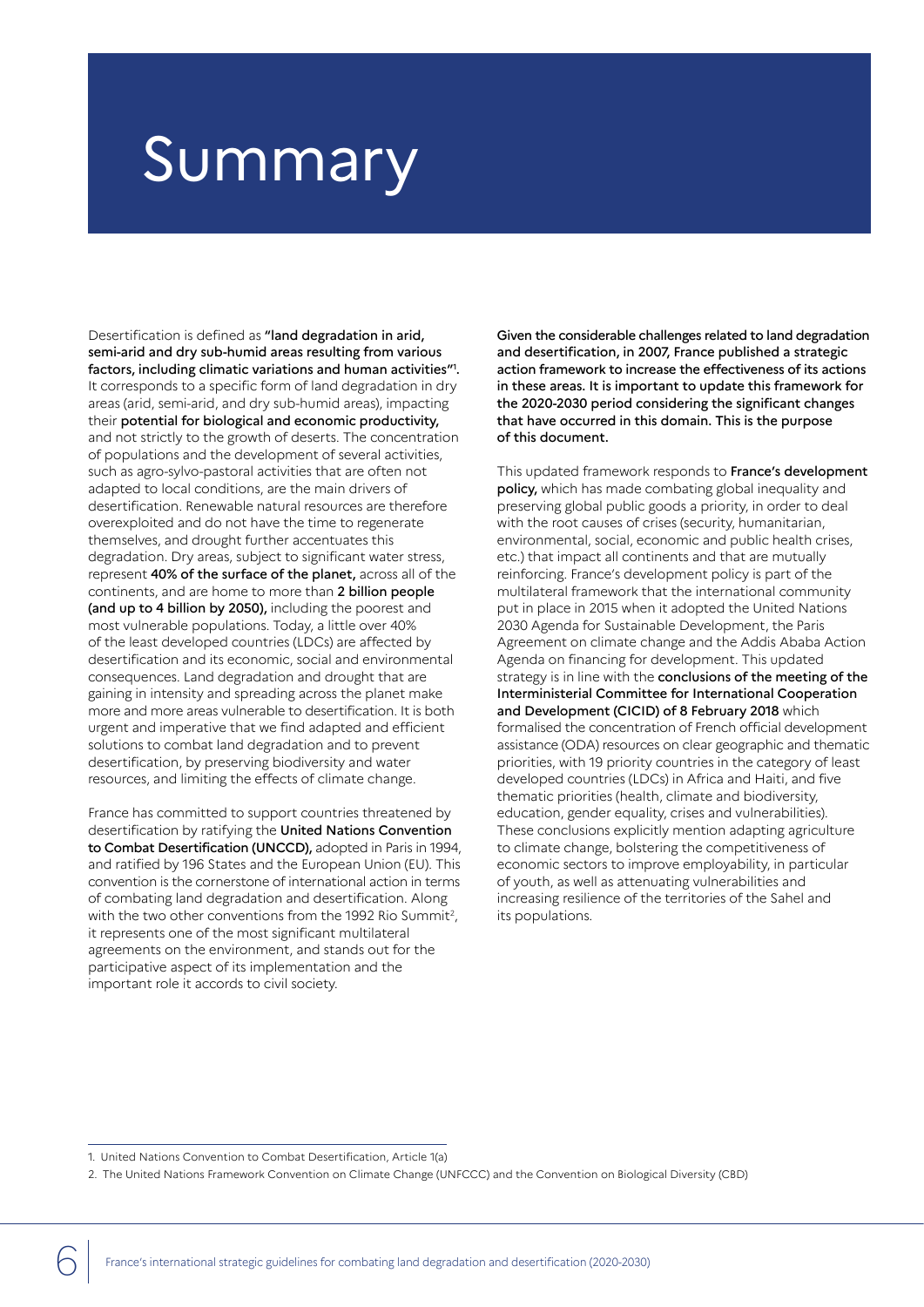The strategic actions of this document are also in line with the 2017-2021 French Multilateral Aid Strategy, which defines France's priorities in multilateral development institutions. This strategy aims to guide actions of multilateral organizations to serve the most vulnerable countries, consistent with the 2030 Agenda, and the French vision of sustainable development, and in an exemplary manner, to become a driver for furthering environmental protection and combating climate change.

These strategic guidelines aim to provide a framework for mobilizing French actors and French development assistance. Therefore this framework is specifically reinforced in relation to the 19 priority countries receiving French assistance<sup>3</sup>.



As a response to these priorities, the main objective of this strategic framework is to reinforce the fight against land degradation and desertification, to benefit the most vulnerable populations and ecosystems. It defines measures to promote a context that is conducive to combating land degradation at all levels and to enhance the effectiveness of France's contribution to achieving land degradation neutrality4 at the global level. As such, actions already under way in this domain must be continued, and they must be given more resources and made more consistent, in coordination with the activities of other development partners, including the EU, multilateral donors, international organizations and civil society.

These strategic guidelines must guide French actors with regard to this objective, including the ministries concerned, the Agence Française de Développement (AFD), the French Facility for Global Environment (FFEM), research, development agencies, international solidarity organizations (ISOs), non-governmental organizations (NGOs), and French representatives in the different relevant multilateral institutions. France's commitment to combating land degradation and desertification must, moreover, be consistent with those commitments it made within the framework of the CBD, the UNFCCC, and other international agreements on the environment and on development. These strategic guidelines must contribute to strengthening these links and developing synergies between the actions that France and its partners implement in these areas.

This document rounds out and confirms the measures set out in France's 2019-2024 International Strategy for Food Security, Nutrition, and Sustainable Agriculture, launched on 22 October 2019, and in France's 2020-2030 International Strategy for Water and Sanitation, launched on 24 February 2020.

3. Priority aid recipient countries defined by the 2018 meeting of the CICID. [https://www.diplomatie.gouv.fr/IMG/pdf/releve\\_de\\_conclusions\\_du\\_comite\\_](https://www.diplomatie.gouv.fr/IMG/pdf/releve_de_conclusions_du_comite_interministeriel_de_cooperation_internationale_et_du_developpement_-_08.02.2018_cle4ea6e2-2.pdf) [interministeriel\\_de\\_cooperation\\_internationale\\_et\\_du\\_developpement\\_-\\_08.02.2018\\_cle4ea6e2-2.pdf](https://www.diplomatie.gouv.fr/IMG/pdf/releve_de_conclusions_du_comite_interministeriel_de_cooperation_internationale_et_du_developpement_-_08.02.2018_cle4ea6e2-2.pdf)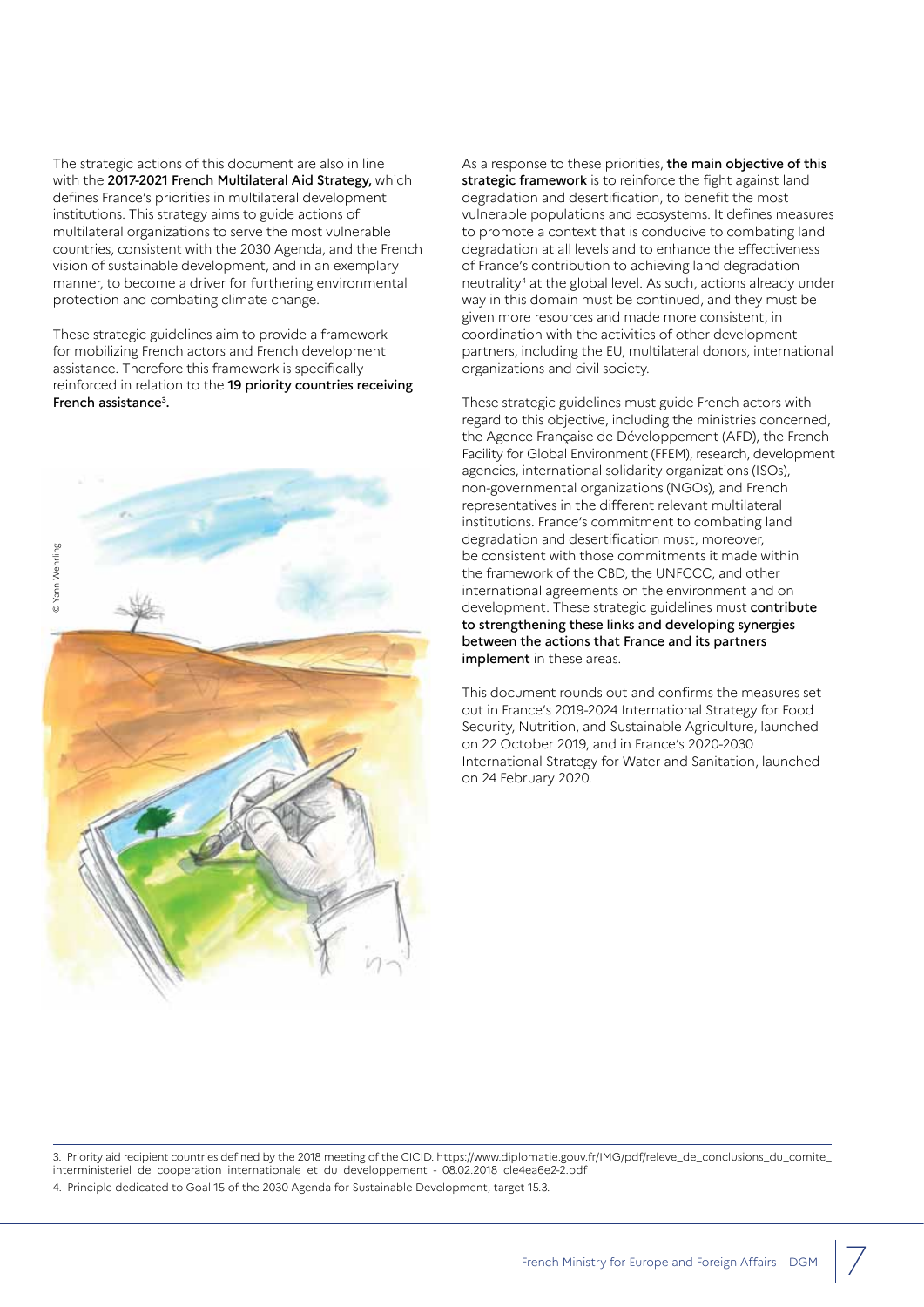## Challenges

More than 3.2 billion people currently live on the 2 billion hectares of degraded land in the world, and 500 million of these people currently live in zones that are already impacted by desertification. The phenomena of land degradation and desertification are on the rise, and impact all continents, particularly Eastern and Southern Africa and the Sahel region, Eastern and Central Asia, as well as Australia, America, and part of Mediterranean Europe. However, protection of land is essential to preserving biodiversity and ecosystem services, and therefore to maintaining the quality of life of populations (food security and nutrition, health, preservation and restoration of water resources, energy production, etc.).

The Global Assessment Report on Biodiversity and Ecosystem Services published on 6 May 2019 by the Intergovernmental Science-Policy Platform on Biodiversity and Ecosystem Services (IPBES)<sup>5</sup> indicates that land degradation linked to land use changes represents the greatest factor contributing to the loss of biodiversity at the global scale. Each year, 12 million hectares of land are degraded. The cost of the loss of species and ecosystem services resulting from this degradation amounts to at least 10% of the global annual GDP. These losses of agricultural land, which result in human activities being transferred to ecosystems that were until then preserved, are also an additional factor in the appearance of zoonoses<sup>6</sup>.

Furthermore, in 2019, the Intergovernmental Panel on Climate Change (IPCC) restated the key role of land in the climate system<sup>7</sup>. A quarter of all land masses are currently degraded due to intensive exploitation, while soil, which is the second largest carbon sink on the global scale after oceans, can significantly contribute to mitigating and adapting to climate change. The natural processes of absorbing and storing carbon in soil and in vegetation reportedly capture the equivalent of one third of  $CO<sub>2</sub>$  emissions from fossil fuels and industry, while agriculture, livestock farming, deforestation and the degradation of land and forest ecosystems are responsible for 23% of total global greenhouse gas emissions

from human activity. Consequently, restoring 350 million hectares of degraded land by 2030 could generate the equivalent of \$9 trillion in ecosystem services and absorb 13 to 26 gigatonnes of  $CO<sub>2</sub><sup>8</sup>$ .

Furthermore, dry areas make a significant contribution to the global food supply since they are home to half of all the cropping systems on earth, and half of global livestock herds, and constitute a very rich habitat of wild fauna and flora. The loss of the productive potential of land and the increase in local and global demand lead to overexploitation and in turn depletes natural resources<sup>9</sup> on which local populations depend especially for revenue and for food. This therefore has a major impact on poverty and threatens food security and nutrition. Price volatility of agricultural goods and products also contribute to exacerbate vulnerabilities. The High-Level Panel of Experts on Food Security and Nutrition (HLPE) of the Committee on World Food Security (CFS), in its June 2019 report<sup>10</sup>, recommended a transition towards sustainable food systems, including those involving a transformation of the agricultural use of land, using an agroecological approach reconciling food security with the preservation of natural resources at the local, national and international levels.

Moreover, climate change and degradation and depletion of natural resources and arable land compromise the stability and security of the most vulnerable countries. A total of 440 million young people are expected to enter the labour market by 2030 in Africa, 65% of whom will be from rural areas. Given the poor outlook for employment and the low attractiveness of living conditions in rural areas, as well as the difficulty that local populations have accessing land, emigration is often seen as the only possible option. With an estimated 4 billion people to be living in arid regions by 2050, and crop yields to diminish by 10 to 50% depending on the region, 135 million people are at risk of being displaced by desertification in the coming decades. This number will increase to 700 million by 2050 if we include the impact of the loss of biodiversity and climate

6. Diseases that are of animal origin or transmitted to humans by an animal vector.

<sup>5.</sup> The Intergovernmental Science-Policy Platform on Biodiversity and Ecosystem Services, considered the "IPCC of biodiversity".

<sup>7.</sup> Special Report on climate change, desertification, land degradation, sustainable land management, food security, and greenhouse gas fluxes in terrestrial ecosystems, IPCC, August 2019

<sup>8.</sup> Assessment Report on Land Degradation and Restoration, IPBES, March 2018

<sup>9.</sup> Natural resources could be defined as any resource necessary to ecosystems and populations in order to meet their primary needs. 10. Agroecological and other innovative approaches for sustainable agriculture and food systems that enhance food security and nutrition, HLPE, June 2019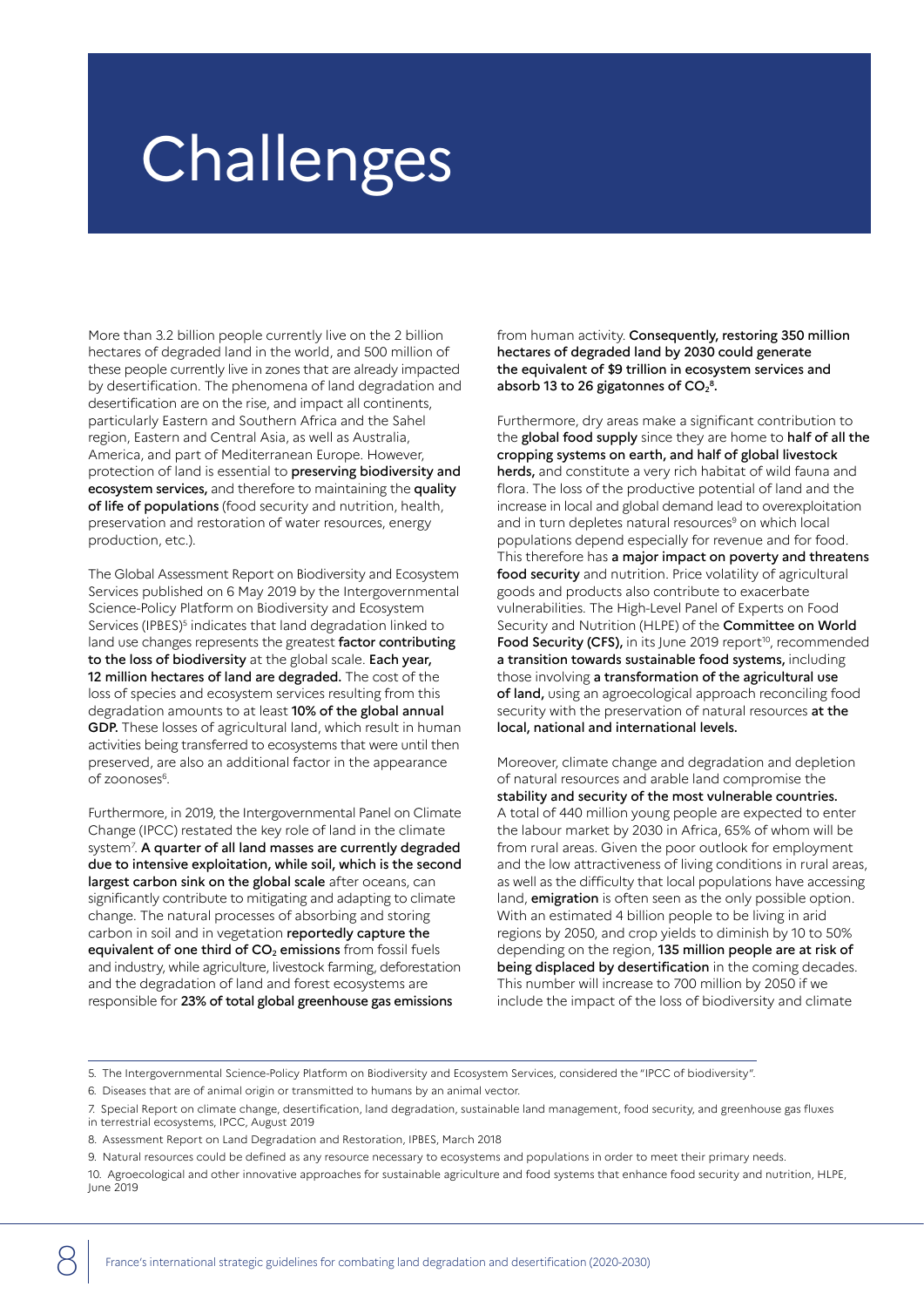

Half-moons, restoration of a pastoral zone, Niamba plateau, Torodi, Niger, 2017

change. Furthermore, increasing inequality, land and resource grabbing with increasingly depleted supply, and the sometimes difficult coexistence of agriculture and pastoralism also make land degradation a source of conflict.

From this point of view, the Sahel must be accorded particular attention. The region has a large population (which is expected to double by 2035) that is also young, with 60% living in rural areas and who remain subject to more and more climate and environmental disruptions. It is crucial to strengthen food security and living standards of populations, create new economic opportunities (including decent and long-term employment), preserve natural resources and combat desertification. The strengthening of the resilience of populations, territories and agricultural systems is urgent and indispensable for the development of this region that is increasingly exposed to armed conflict and to terrorism, including for the long-term prevention of public health, economic and humanitarian crises that are currently magnified by the COVID-19 crisis. This effort must be combined with security and political efforts undertaken by all countries and their partners, as part of France's 3D approach: Defence, Diplomacy and Development.

Given its environmental and socio-economic consequences, land degradation is a major issue for sustainable development. This issue was formalised starting in 2012 through the global goal of land degradation neutrality, which is now target 15.3 of the Sustainable Development Goals<sup>11</sup>.

Investing in the fight against land degradation and desertification is a profitable effort. Not only does it benefit local populations, but it also provides multiple benefits, and its profitability extends to different scales of sustainable land management. The avoidance, reduction and reversal of land degradation could represent more than one third of the most cost-effective greenhouse gas emission mitigation measures by 2030 to keep global warming under the 2°C threshold provided for in the Paris Agreement, improve food and water security, preserve biodiversity and prevent conflict and forced migration<sup>12</sup>. For this to happen, nature-based solutions, including land-based solutions, could be deployed at several levels in order to contribute to achieving the Sustainable Development Goals and land degradation neutrality targets.

11. SDG 15.3:"By 2030, combat desertification, restore degraded land and soil, including land affected by desertification, drought and floods, and strive to achieve a land degradation-neutral world"

12. Assessment Report on Land Degradation and Restoration, IPBES, March 2018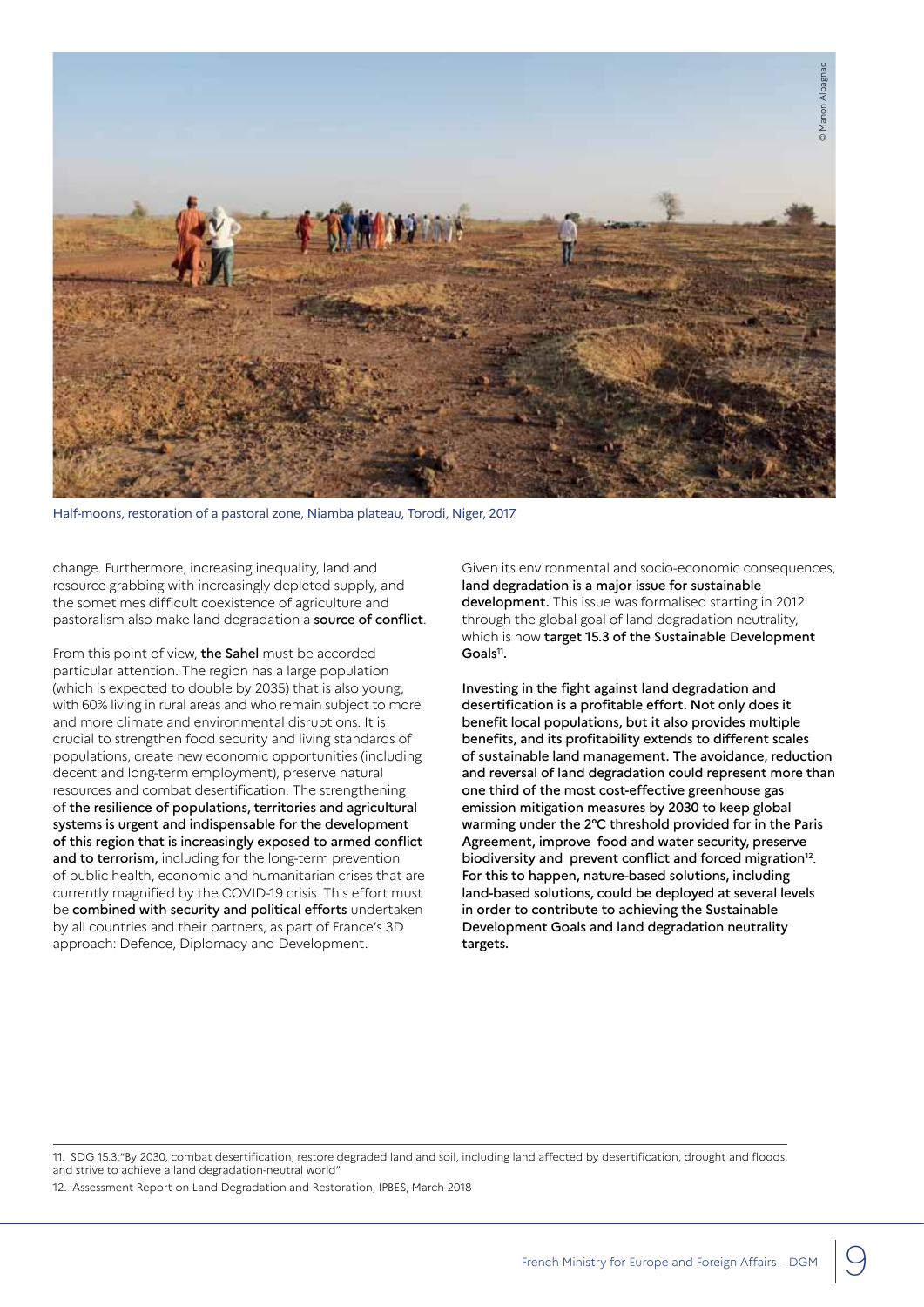## Chapter 1

Strategic objective: act to scale up action to combat land degradation and desertification to benefit the most vulnerable populations and ecosystems

In order to achieve this objective, France's actions must focus on two major issues. Firstly, at the strategic level, it is essential to ensure the development and maintenance of a context that is conducive to combating land degradation at all levels, by mobilizing all actors (focus 1) and the development and sharing of knowledge (focus 2). Secondly, at the operational level, it is important to enhance the effectiveness of France's actions to achieve land degradation neutrality, by supporting more cross-cutting and coordinated efforts, and higher performing (focus 3) and more inclusive (focus 4) projects.

### Focus 1: Mobilize all actors

In order to promote a context that is conducive to combating land degradation and desertification at the international, regional, national and local levels, it is important to mobilize all actors at all levels, from the policy, strategy, financial, scientific, technical and operational standpoints. Mobilizing actors will take place through French organizations that are directly involved in the fight against land degradation and desertification, and involved in sustainable development, as well as by France's presence in different financial institutions and international organizations.

#### **Objective 1:** Influence strategic guidelines of international and regional institutions

#### Actions :

1. Act within all of the relevant multilateral bodies (Rio Conventions, United Nations Food and Agriculture Organization – FAO, International Fund for Agricultural Development – IFAD, World Trade Organization – WTO, United Nations Environment Assembly – UNEA, G7, G20) to promote collective action in all areas contributing to combating land degradation and desertification (agriculture, international trade, land use planning, managing water and land resources, etc.);

2. Monitor or contribute to new international and regional initiatives in order to ensure they add value and are consistent with the actions already conducted, including as part of the "4 per 1000" Initiative or the different regional initiatives for the Sahel;

3. Support the Secretariat of the United Nations Convention to Combat Desertification (UNCCD), possibly via voluntary contributions to support the participation of representatives of LDCs in international bodies;

4. Provide targeted and strategic support to regional institutions working to combat land degradation and desertification, including in the Sahara and Sahel Observatory (OSS), in its efforts to assist member countries in honouring their commitments vis-à-vis the UNCCD, the defence of their interests in international bodies, and support for the development of projects submitted for financing, including with the Green Climate Fund.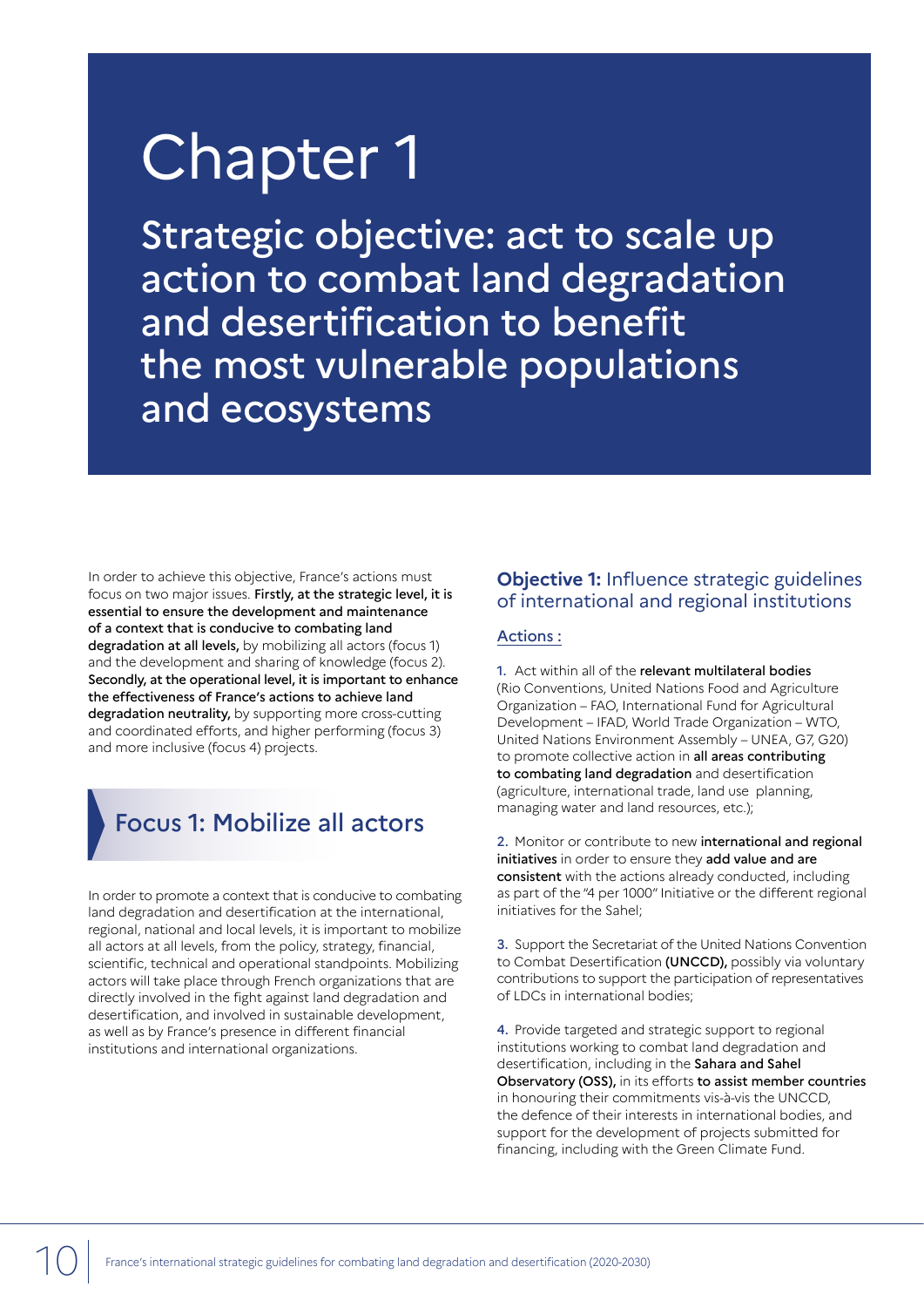#### **Objective 2:** Mobilize financial resources

#### Actions :

1. Raise awareness, educate and mobilize large donors concerning the importance of land, in terms of quality and quantity, in meeting the challenges related to the climate, biodiversity, preservation and restoration of water resources, food security, nutrition and health;

2. Support measures to simplify access to funds and international financing;

3. Contribute in such a way that specialized funds and donors (Global Environment Facility - GEF, Green Climate Fund, Adaptation Fund, World Bank, EU, FFEM, AFD, LDN Fund<sup>13</sup>, etc.) continue and strengthen their support for projects to combat land degradation and desertification and focus their support on projects in Africa;

4. Support the LDN Fund and encourage the development of similar blended finance instruments.

#### **Objective 3:** Support national and local governance

#### Actions :

1. Promote the evaluation of the implementation of national frameworks covering the fight against land degradation and desertification and support its integration into national policy and legal frameworks;

2. Encourage the establishment of social, policy and regulatory frameworks furthering security and stability for all populations, and access to land and water resources and their sustainable management;

3. Help ministries that are in charge of combating land degradation and desertification to situate this objective at the highest level possible in national priorities and strategies concerning development, combating poverty, agriculture, livestock farming and land use;

4. Alongside States, promote and support the transfer of powers to local authorities in terms of sustainable land management;

5. Strengthen the involvement of local authorities in developed and developing countries and decentralized cooperation concerning sustainable land management;

6. Pursue training of policymakers and negotiators, particularly those in Africa.

#### **Objective 4: Involve civil society more**

#### Actions :

1. Raise awareness among local populations and actors in France and in the countries concerned and educate them on the issues of combating land degradation and desertification;

2. Support French civil society in its activities, including information watch advocacy and guidance for French public authorities;

3. Support French civil society in its role of assisting other development actors in developed and developing countries;

4. Support collaboration with civil society at all decision-making levels: promote its participation in international, national and local debates, and build its capacities through appropriate training;

5. Use feedback to facilitate financing of micro-projects and local projects.

#### **Objective 5:** Facilitate the involvement of research

#### Actions :

1. Strengthen involvement of French and French-speaking scientists and experts in all relevant discussions and international scientific publications;

2. Facilitate collaboration at all levels between researchers and development actors;

3. Support the development of inter-disciplinary and inter-sector research and the creation of dedicated networks;

4. Encourage collaboration between different research project categories (basic, applied, development) in the same region;

5. Support the development of research groups involving developed and developing countries in national and regional scientific and academic institutions in the countries concerned.

<sup>13.</sup> Land Degradation Neutrality Fund.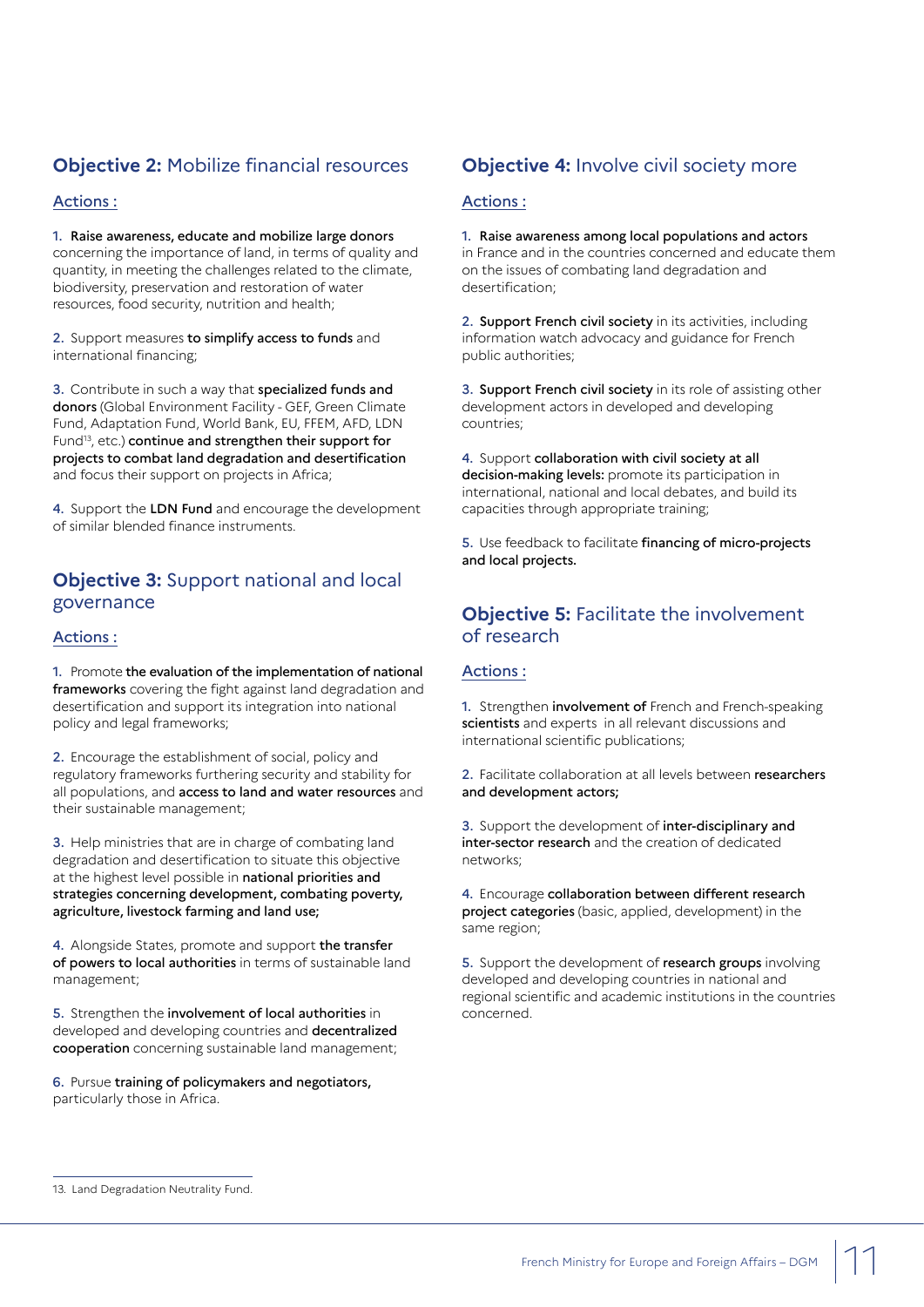### Focus 2: Mobilize and share knowledge

Knowledge based both on science and traditional expertise are now indispensable for allowing the necessary global transformations to take place in order to combat land degradation, providing support to policy decisions and solutions that can link local actions to global objectives.

#### **Objective 6:** Continue developing research

#### Actions :

1. Improve the evaluation of synergies and antagonisms between the objectives of combating land degradation and desertification, preserving biodiversity, combating climate change, preserving and restoring water resources, and improving food security and nutrition;

2. Better understand and anticipate irreversible and tipping points in land degradation, related, among other things, to changes in land use and climate change;

3. Develop analyses for the costs of the consequences of land degradation, of adopting agroecological intensification and rehabilitation techniques, while accounting for the costs associated with the loss of ecosystem services;



Technical training on plant cuttings, Ouagadougou, Burkina Faso, 2007

4. Promote agroecology as a tool for combating land degradation by documenting its multi-dimensional impact (economic, social, environmental, food and nutrition, public health aspects, etc.);

5. Develop research on: defining and monitoring the restoration or rehabilitation of land and its economic viability, the impact of different production and consumption modes on land degradation at the global scale, the consequences of land degradation on migration and conflict, on human health, as well as the social acceptability of the innovations;

6. Stimulate and support adapted technological, technical, and social innovation for sustainable management of land and water resources.

#### **Objective 7:** Design, apply and distribute common approaches

#### Actions :

1. Strengthen cooperation between researchers in developed and developing countries to jointly design reference methodologies, based on scientific advances and traditional knowledge<sup>14</sup>;

2. Encourage the creation of national platforms and regional networks for collaboration between scientists and other development actors, including civil society;

3. Support the creation of shared mapping tools and decision-making support tools, based on models and definitions of scenarios through, among others, the OSS, the Science-Policy Interface of the UNCCD, and the French Desertification Working Group ;

4. Make research results available using reinforced mediation between scientists and local and regional actors, using various communication resources (publications, films, training, cooperation with NGOs and grassroots organizations, agricultural advising, etc.);

5. Further the development and long-term maintenance of multi-disciplinary and multi-sector observatories as interfaces between science and policy.

14. In particular based on the implementation of the Ouagadougou Declaration signed in September 2018 by the French Agricultural Research Centre for International Development (CIRAD) and the national agronomic research institutions of the countries in the Sahel, linking the French National Research Institute for Sustainable Development (IRD), the French Development Agency (AFD), and the European Commission's Directorate-General for International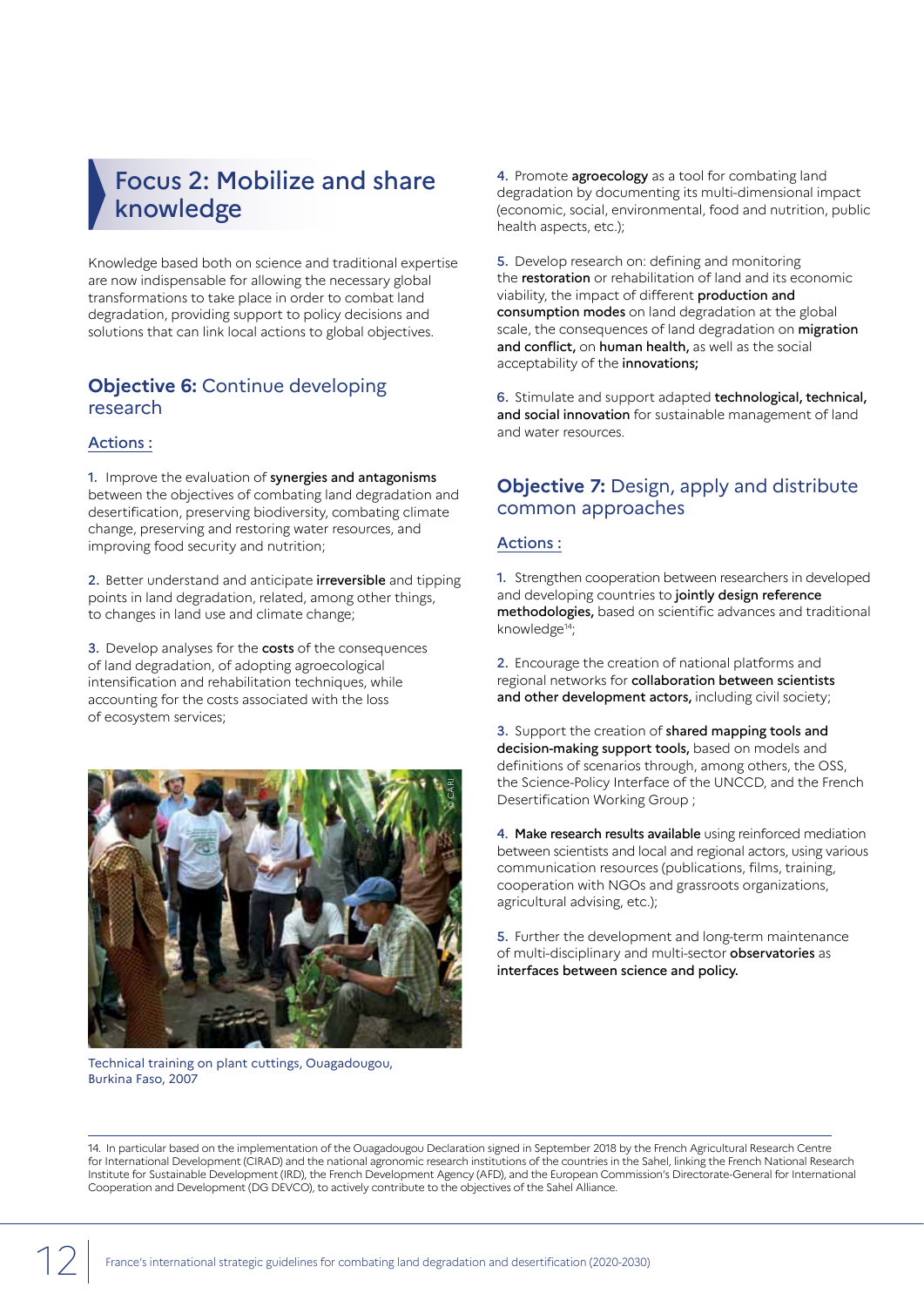

Local counsellor visiting a market gardening area, Sakal, Sénégal, 2007

### Focus 3: develop higher performing projects

A great number of actions have already been implemented to combat land degradation and desertification, specifically in countries that have been the hardest affected. In order to strengthen the performance of these actions, projects should be better coordinated and partnership dynamics should be promoted within regions at several levels, in order to jointly achieve international goals for sustainable development and environmental protection. By focusing on the long term and systematically seeking out actions with multiple benefits, both the economic and environmental viability of the projects is strengthened, along with the resilience of populations and regions.

#### **Objective 8:** Further the development of projects with multiple benefits

#### Actions :

1. Promote projects to combat land degradation and desertification that have multiple benefits, including the integrated and sustainable management of water and land resources, preservation of biodiversity, fight against climate change, and improvement of food security and nutrition;

2. Mobilize donors, in particular French donors, to undertake studies on developing and financing projects that are integrated and that have multiple benefits;

3. Encourage more consistency between the different national action programmes relating to the environment, specifically those developed within the framework of the UNCCD (LDN targets15), the CBD (National Biodiversity Strategies and Action Plans – NBSAP) and the UNFCCC (Nationally Determined Contributions – NDC);

4. Ensure the contribution of actions implemented for SDG 15 and for achieving the land degradation neutrality objective, but also the consistency of those actions with the other relevant Sustainable Development Goals<sup>16</sup>;

5. Ensure that actions undertaken by French actors in rural and agricultural development, climate change mitigation or adaptation, the preservation of terrestrial ecosystems and management of natural resources contribute to or do not work against combating land degradation and desertification.

#### **Objective 9:** Strengthen project sustainability

#### Actions :

1. Systematically carry out diagnostics prior to projects to combat land degradation and desertification including evaluations of their economic and environmental viability, and on their impacts on ecosystems, related ecosystem services and the resilience of populations and regions;

2. Encourage long-term programmes that include a regional approach that is systemic, uses multiple actors and covers multiple sectors, and that are integrated into the strategic framework of the countries and national institutions;

3. Promote agroecological intensification of agricultural and livestock production systems, using sustainable and coordinated management of agro-sylvo-pastoral systems, local biodiversity, water resources, forestry and pastoral resources, organic material and fertility of soil, helping to combat erosion;

4. Diversify activities to combat land degradation and desertification in order to alleviate pressure on natural resources.

<sup>15.</sup> Land degradation neutrality targets

<sup>16.</sup> Including SDGs 1, 2, 5, 6, 8, 12, 13 and 17 respectively: "No Poverty, Zero Hunger, Gender Equality, Clean Water and Sanitation, Decent Work and Economic Growth, Responsible Consumption and Production, Climate Action, Partnership for the Goals"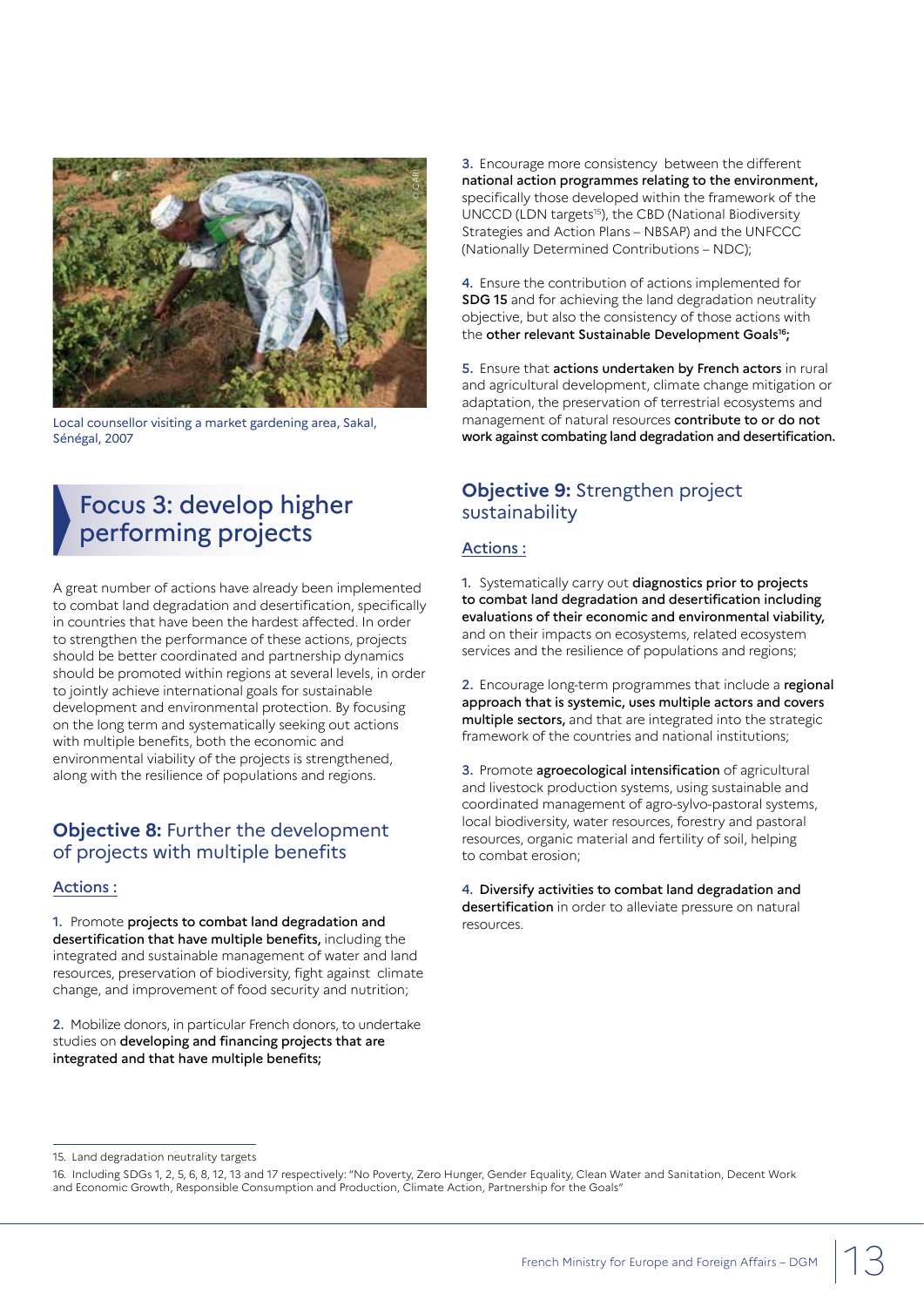

Oasis landscape, Dades valley, Morocco, 2013

#### **Objective 10:** Guarantee conditions required to implement sustainable actions

#### Actions :

1. Support the financing of prior diagnostics and monitoring and evaluation, to guarantee actions that are targeted, adapted, accepted and equitable;

2. Contribute to the implementation of an environment that is conducive to responsible investments in the land sector<sup>17</sup>: secure land use rights<sup>18</sup>, facilitate access to and the quality and maintenance of agricultural support services (financial services, agricultural advising, market information system, mutual coverage, insurance, etc.);

3. Promote joint design of projects with all relevant and competent actors: local populations, civil society, research, local authorities, contracting authorities, agricultural cooperatives, private sector or very small and medium-sized companies (TPMEs)<sup>19</sup>, etc.;

4. Encourage building on and sharing experiences, including through pilot projects, in order to better adapt successful practices to other regions, seeking to scale up successful experiences;

5. Ensure that emergency projects (for short-term sustenance) take sustainability requirements into consideration for the long term.

17. In connection with France's 2019-2024 International Strategy for Food Security, Nutrition and Sustainable Agriculture

18. In compliance with the FAO's Voluntary Guidelines on the Responsible Governance of Tenure of Land, Fisheries and Forests in the Context

of National Food Security (VGGT 2012) 19. Very small and medium-sized companies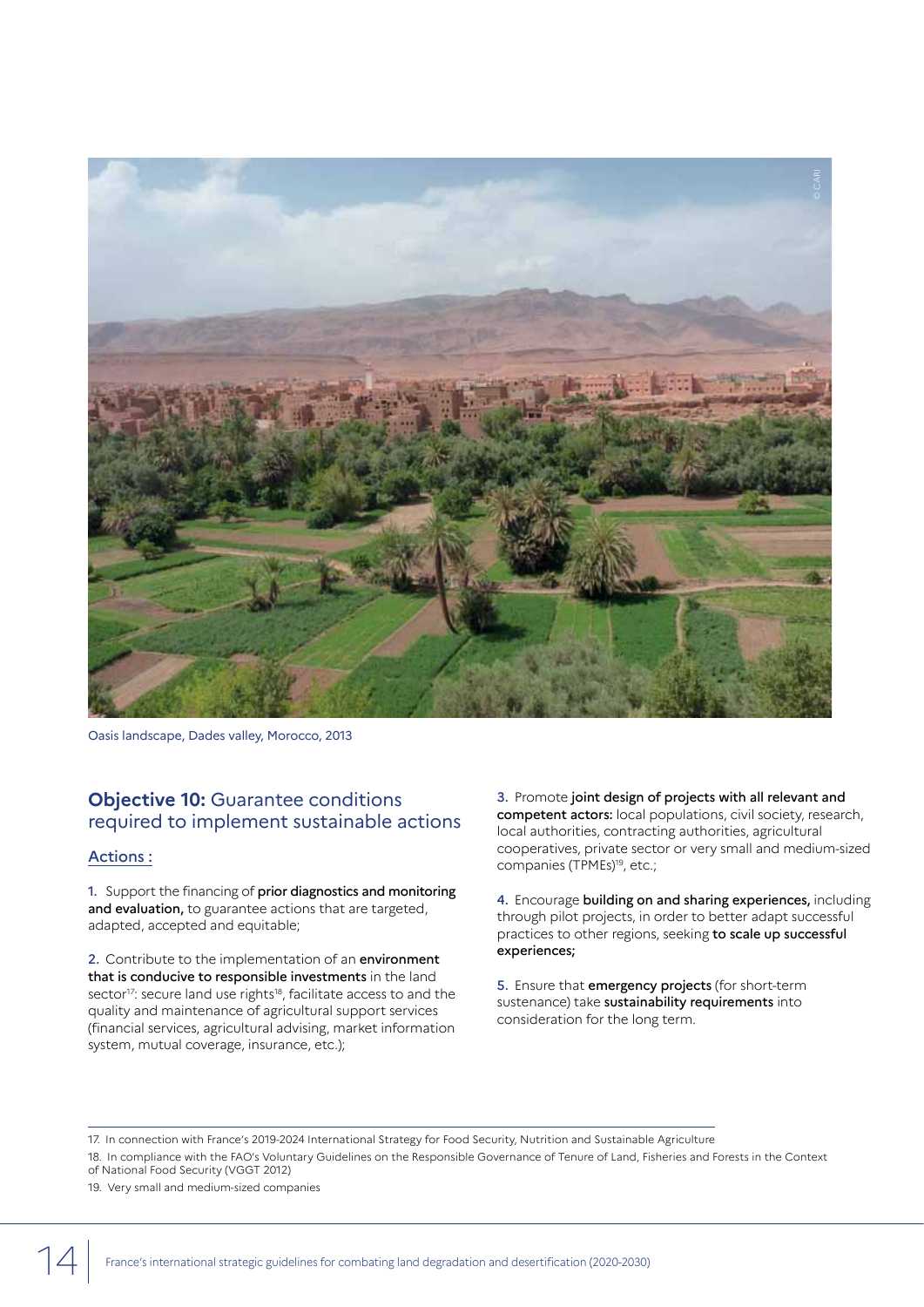### Focus 4: develop more inclusive projects

More than a quarter of land surface is managed by local communities, which only represent 5% of the global population. These communities are very often the most vulnerable to and the most impacted by land degradation. In developing countries, more than 80% of women consider that agriculture is their main means of subsistence. It is important to understand the varying involvement of men, women and youth to achieve the land degradation neutrality goal.

#### **Objective 11:** Involve all populations in the definition and implementation of projects

#### Actions :

1. Jointly design projects with local actors and all populations, including the local communities and indigenous populations concerned, including by developing forums for collaborating and sharing of expertise;

2. Ensure that the value of local and traditional knowledge is taken into account;

3. Guarantee that projects are taken on board by the relevant populations, by taking into consideration their specificities and social, cultural and economic values.

#### **Objective 12:** Ensure that the results benefit all of the local populations

#### Actions :

1. Integrate the targets of SDG 5 "Achieve gender equality and empower all women and girls" into the programmes for combating land degradation and desertification;

2. Promote and support the involvement of youth in programmes for combating land degradation and desertification over the long term;

3. Carry out detailed impact assessments on the project benefits over the short and long term for the population concerned;

4. Carry out an ex post evaluation of the short- and long-term benefits of the actions for local populations.



Community mobilization to build stone barriers, Landou, Mali, 2009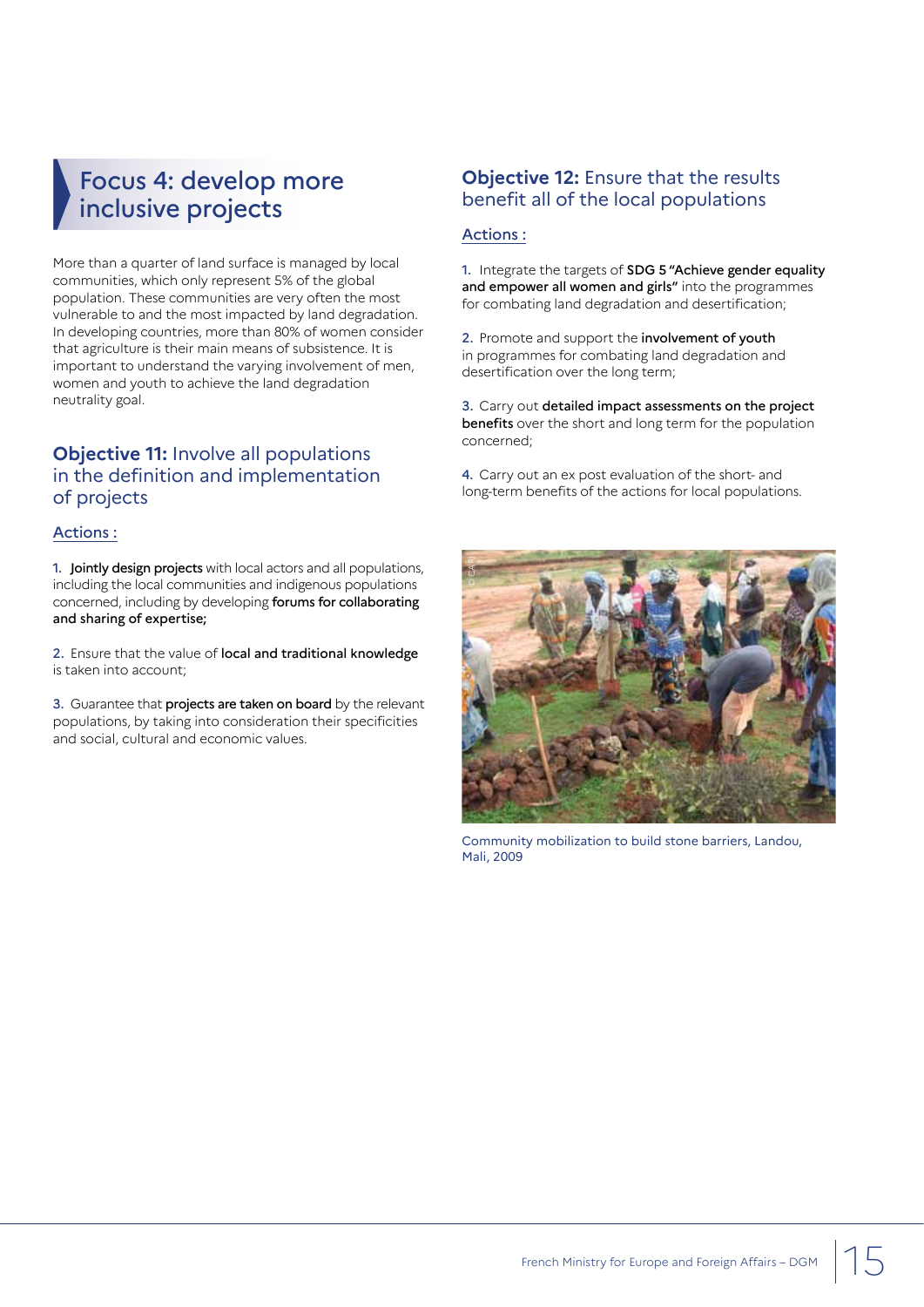# Chapter 2

## Implementation outlook

France's 2020-2030 International Strategic Guidelines for Combating Land Degradation and Desertification will contribute to supporting actions that benefit the most vulnerable populations and ecosystems. All of the French actors concerned (ministries, agencies, research centres, civil society organizations, the private sector) will be mobilised to this end.

Appropriate land management is a major issue for sustainable development, simultaneously helping to strengthen carbon storage capacity in soil and in vegetation, and to prevent erosion of biodiversity and the depletion of water resources, poverty and food insecurity, unequal access to natural resources, the emergence and spread of certain communicable diseases, forced migration and conflict. Action should be taken on a global scale to strengthen resilience of the most fragile populations and regions, and to avoid new crises, particularly ecological crises.

Hence, France will step up its involvement, not only in discussions within the framework of the UNCCD and the two other Rio Conventions, the UNFCCC and the CBD, but also in all appropriate multilateral bodies including the FAO, WTO and WHO, and multilateral discussion groups such as the G7 and the G20. It will in particular uphold its ambitions in the **regional bodies in the Sahel** such as the Sahel Alliance and the Sahara and Sahel Observatory, of which it is currently Vice President. In this priority region for its action, France will strive to increasingly integrate environmental issues into development and security issues in order to help re-establish the economic attractiveness of these regions and to support long-term political stability. The increased involvement of women and actions focused on youth will be vital to achieving these goals.

French development assistance policy will provide guidance for this ambition through projects of the Agence Française de Développement Group, which will boost the financing of initiatives that contribute to land degradation neutrality and combating desertification, focusing on France's 19 priority countries<sup>20</sup>. Multiple actions can be undertaken in this effort: supporting local development, coordinated and integrated management of natural resources, agroecology and agroforestry, supporting mobility of pastoral activity and sustainable intensification of agricultural systems, protection and restoration of ecosystems, or combating deforestation in dry areas. The AFD will also contribute to promoting nature-based solutions by providing additional support for projects that simultaneously contribute to combating land degradation, erosion of biodiversity and climate change. In 2019, France dedicated 266 M EUR of bilateral aid to the fight against land degradation and desertification<sup>21</sup>. The AFD will pursue its efforts and strive to mobilize other national or regional bilateral development banks in these areas, in its role as Chair of the International Development Finance Club (IDFC).

France will also strengthen its action in favor of the fight against land degradation and desertification through multilateral organizations to which it contributes, such as the United Nations development program or the World Bank.22

The implementation of these new strategic guidelines for the 2020-2030 period will be evaluated at the halfway point by an organization assigned by the Ministry for Europe and Foreign Affairs in order to guarantee the effectiveness of our collective action.

20. Priority aid recipient countries defined by the 2018 CICID: Benin, Burkina Faso, Burundi, Central African Republic, Chad, Comoros, Democratic Republic of the Congo, Djibouti, Ethiopia, Gambia, Ghana, Guinea, Haiti, Liberia, Madagascar, Mali, Mauritania, Niger, Senegal, Togo 21. Source : OECD.Stat, Creditor Reporting System (CRS)

22. In 2019, 39% of French development aid passed through multilateral funds and organizations (preliminary figures; final figures available at the end of the year 2020).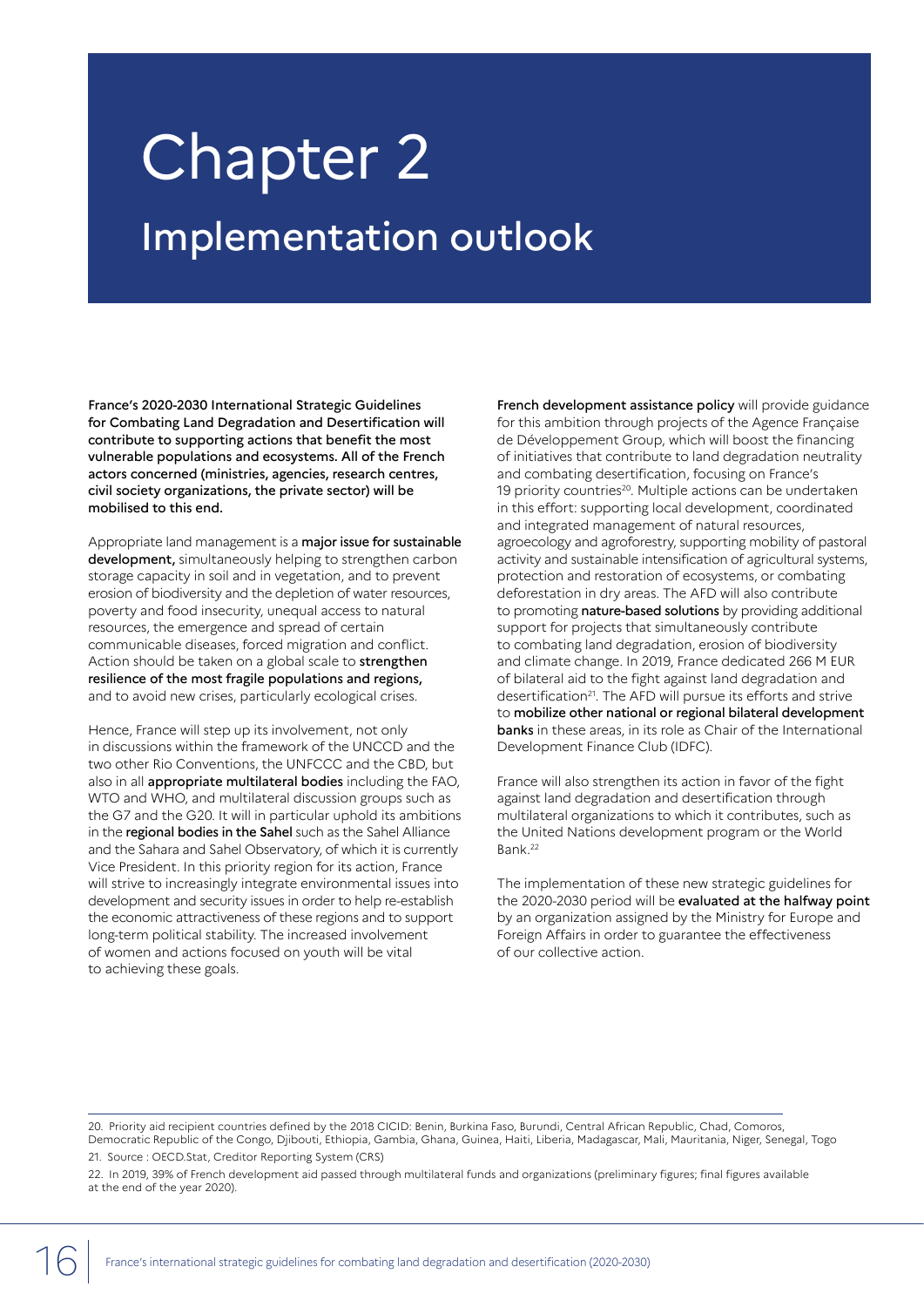# Appendix I List of actors

#### French actors:

**•** [Agence Française de Développement \(AFD\):](https://www.afd.fr/en) the Agence Française de Développement Group is a government agency that contributes to France's external actions, under the supervision of the Ministry for Europe and Foreign Affairs, the Ministry of the Economy, Finance and the Recovery, and the Ministry for Overseas France. The mission of the AFD – and its Proparco subsidiary – is to implement French policy related to development and international solidarity. The AFD finances and supports projects, programmes, and studies seeking to improve the living conditions of populations, support economic growth, and protect the planet, in the service of humanity's shared assets, and of a transition that is fairer and more sustainable. Its activities mainly involve loans, but also funds, including those delegated by other donors (European Union), through the acquisition of stakes and guarantee funds, which are granted to States, local authorities, state-owned enterprises, foundations, or NGOs, private companies, and financial institutions (banks and public or private microfinance institutions).

**•** [French Facility for Global Environment \(FFEM\):](https://www.ffem.fr/en) the FFEM was created in 1994 by the French Government following the Earth Summit in Rio, to foster environmental protection in developing countries. To this end, it finances investment projects that have a positive impact on the global environment. Its action, mostly centred on the African continent, helps to combat desertification by supporting systems of sustainable agricultural production, and intelligent management of natural resources.

**•** [French Scientific Committee on Desertification \(CSFD\):](http://www.csf-desertification.eu/) created in 1997 by French public authorities, the CSFD plays a role in providing expertise, advice and support to French policymakers. It mobilizes French experts from the main scientific bodies that are skilled in the area of development of dry regions. The CSFD works in close collaboration with French civil society within the French Desertification Working Group, of which it is a member. It regularly publishes themed reports providing scientific knowledge in the fields of land degradation and desertification. The CSFD regularly receives support from ministries responsible for foreign affairs, research and ecology.

**•** [Centre for International Actions and Projects \(CARI\):](http://www.en.cariassociation.org/) created in 1998, CARI began its action immediately following the conclusion of the Convention to foster the participation of civil society within the framework of the UNCCD, by establishing:

– In 2001, the Associative Network for the Sustainable Development of Oases (RADDO), which works to safeguard oasis ecosystems in Saharan countries;

– Starting in 2007, the Drynet international network, which brings together civil society organizations from Africa, Asia, Latin America, and Europe involved in the negotiations of the UNCCD;

– In 2010, the Sahel Desertification Network (ReSaD), which brings together the national platforms in Burkina Faso, France, Mali and Niger.

The coordinated action of these networks within the UNCCD improved recognition of civil society as a full interlocutor of the Convention, and supports the adoption of decisions of the COP promoting the creation of a panel of representatives of civil society. CARI has played an active role as a member, and will, for the second time, preside over this panel for the 2020-2021 period. In 2011, CARI's president was designated as the spokesperson for civil society at the General Assembly of the United Nations.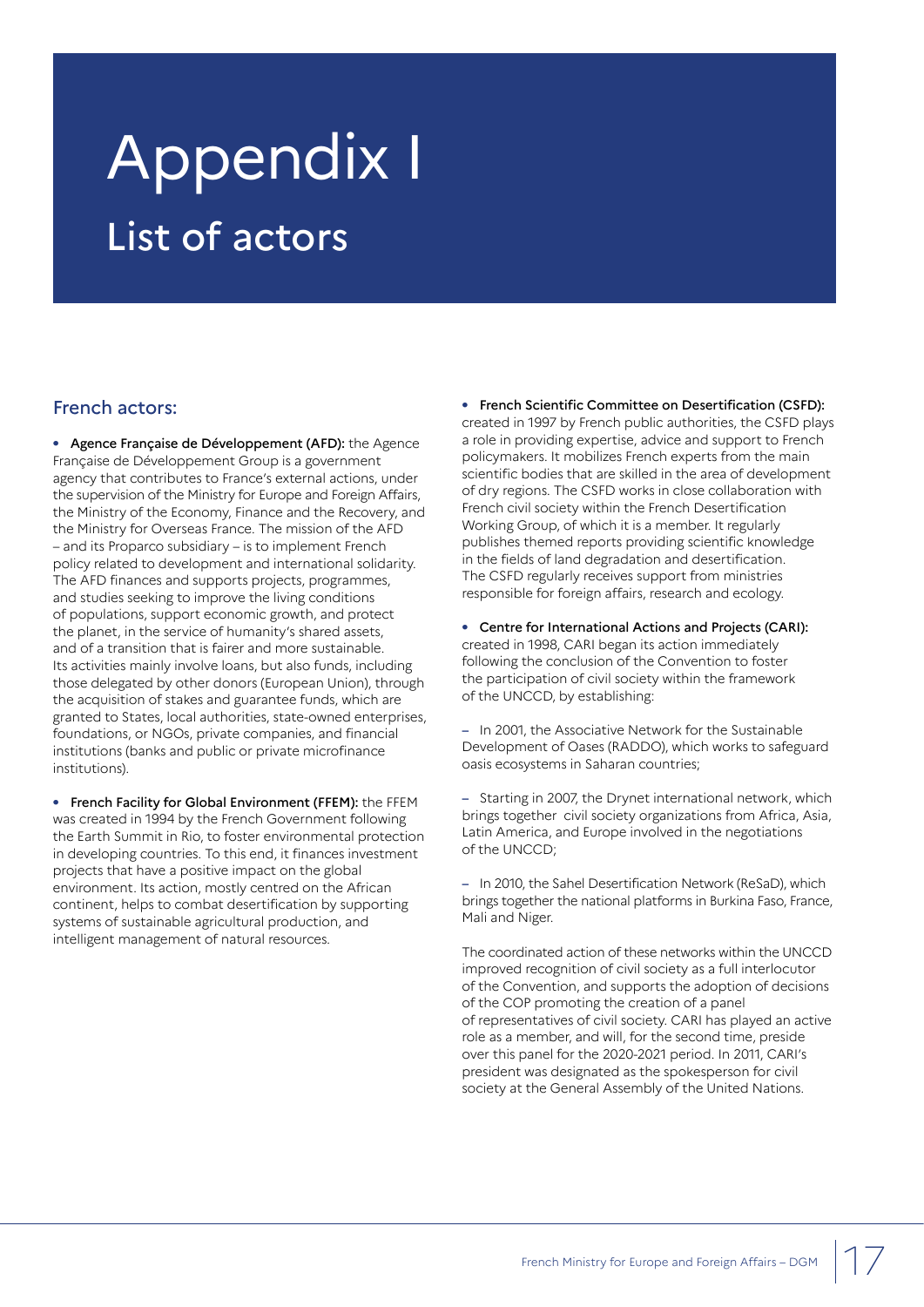**•** [French Desertification Working Group \(GTD\):](http://www.gtdesertification.org/) created in 2001 on the initiative of the Centre for International Actions and Projects (CARI), the French Desertification Working Group is a platform of French actors working in the field of international solidarity that are committed to combating desertification. It brings together NGOs, scientists, private structures and local authorities. It works with French public authorities responsible for issues related to combating land degradation and desertification, and monitoring the UNCCD, and aims to provide a space where development actors can collaborate and take action. It also serves as an internationally influential source of proposals, particularly within the framework of the UNCCD, through the Sahel networks (ReSaD) or globally (Drynet). CARI receives regular assistance from ministries responsible for foreign affairs and ecology in organizing the French Desertification Working Group.

#### International frameworks:

**•** [United Nations Framework Convention on Climate](https://unfccc.int/)  [Change \(UNFCCC\):](https://unfccc.int/) the UNFCCC, adopted in 1992 at the Earth Summit in Rio de Janeiro, is a forum for international negotiations related to combating climate change. The Paris Agreement that was adopted in 2015 at the 21st Conference of the Parties was the first universal and legally binding agreement aiming to intensify necessary actions and investments to avoid dangerous climate change by limiting global warming to a level below 2°C during this century. It also aims to strengthen the capacity of countries to deal with the consequences of climate change and to support them in their efforts. It was during this COP that France launched the "4 per 1000" Initiative, which aims to provide advocacy for carbon sequestration in soil using agricultural practices adapted to local environmental, social and economic conditions.

**•** [United Nations Convention on Biological Diversity \(CBD\):](https://www.cbd.int/) the CBD, opened for signature at the Earth Summit in Rio de Janeiro in 1992, is a forum for international negotiations for developing strategies for the conservation and sustainable use of biological diversity. It is a legally binding international treaty that seeks fair and equitable distribution of advantages that come from the use of genetic resources. It targets all areas that are directly or indirectly related to biological diversity and its role in terms of development: science, policy, teaching, agriculture, economy, culture, etc. As a result, the 2010-2020 Strategic Framework for Biodiversity<sup>23</sup> was created and will be renewed at the 15th Conference of the Parties to the Convention in 2021.

**•** [United Nations Convention to Combat Desertification](https://www.unccd.int/)  [\(UNCCD\):](https://www.unccd.int/) the UNCCD adopted in 1994 in Paris, following the Earth Summit in Rio which entered into force in 1996, is a forum for international negotiations on combating desertification and mitigating the effects of drought. Four executive secretaries have led the secretariat for the Conference of the Parties (COP) for the functioning and implementation of action plans from subsidiary bodies (Committee for the Review of the Implementation of the Convention - CRIC, Global Mechanism, Committee on Science and Technology - CST). Following the 13th Conference of the Parties, the UNCCD adopted a 2018-2030 Strategic Framework to guide its implementation, in line with the SDGs. The implementation of target 3 of SDG 15 "By 2030, achieve a land degradation-neutral world" is at the core of the UNCCD strategy. The implementation of the UNCCD is accompanied by the Global Mechanism, a subsidiary body of the Convention, which supports the countries that are party to the Convention in formulating actions, mobilizing partners and financing. Currently France is the fifth largest contributor to the UNCCD.

**•** [Global Soil Partnership \(GSP\):](http://www.fao.org/global-soil-partnership/about/why-the-partnership/en/) the GSP was created in December 2012 with the objective of facilitating collaboration and synergy of efforts between all members, by improving governance and promoting sustainable land management, both for land users and policymakers. As such, the GSP publishes numerous informative technical documents intended for the general public and policymakers, the Voluntary Guidelines for Sustainable Soil Management. Application of these documents is on a voluntary basis. The GSP also works to publish information on a global level through annual symposiums. It is hosted and supported by the FAO, where its secretariat is located. It is often thought to be a part of the FAO, but it is only linked to it by a voluntary partnership.

**•** Since 2012, land degradation neutrality (LDN) has been covered by [target 15.3 of the Sustainable Development](https://www.un.org/sustainabledevelopment/biodiversity/)  [Goals.](https://www.un.org/sustainabledevelopment/biodiversity/) This goal provides a target for 2030 of working to combat desertification, restore degraded land and soil, including land that is impacted by desertification, drought and flooding, and striving to build a world without land degradation.

23. Aichi Targets, adopted at the 10th Conference of the Parties to the Convention on Biological Diversity in 2010.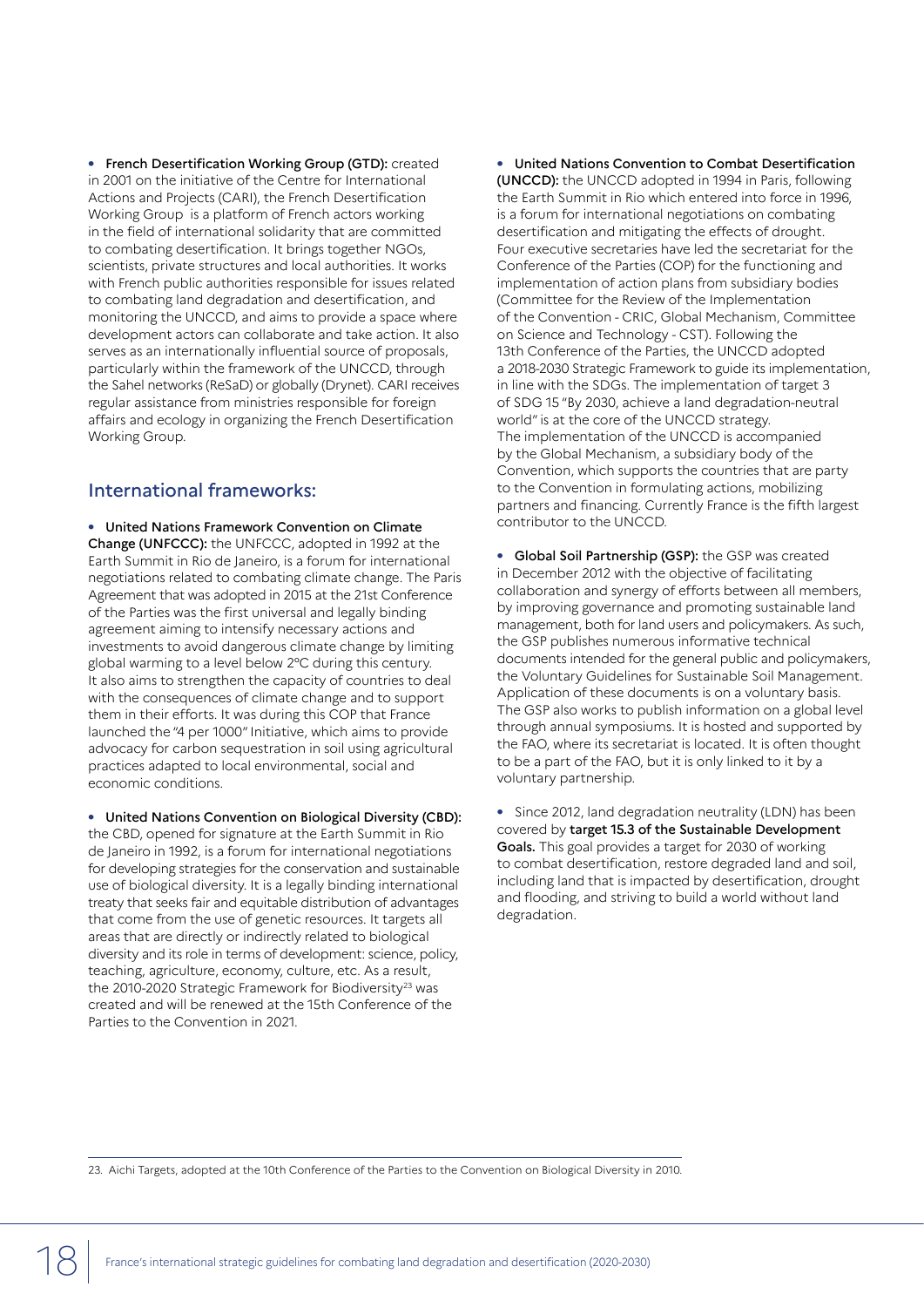#### Regional frameworks:

**•** [Permanent Interstate Committee for Drought Control](http://www.cilss.int/) 

in [the Sahel \(CILSS\):](http://www.cilss.int/) the CILSS is an international organization created in 1973, which brings together 13 countries<sup>24</sup> in the Sahel, in West Africa. It is based in Ouagadougou, and has two specialized institutions: the AGRHYMET Regional Centre in Niamey, which provides training and communication services, and the Institut du Sahel in Bamako, which works in the field of agro-socio-economic research. The CILSS is a go-to organization on the topics of food security and combating the effects of drought, desertification and climate change in the Sahel. Moreover, it is very active in supporting African member states in negotiations in the framework of the UNFCCC and the UNCCD.

**•** [Sahara and Sahel Observatory \(OSS\):](http://www.oss-online.org/) the OSS is an independent intergovernmental organization created in 1992 grouping together 25 African countries, 7 developed countries, 7 sub-regional African organizations, international organizations of the United Nations and civil society organizations (including CARI). The OSS is a North-South partnership platform for the production and distribution of information that is helpful in fostering the sustainable management of natural resources and in adapting to environmental changes. It works as a facilitator, serving its members, and contributes to strengthening their actions.

**•** [Great Green Wall Initiative for the Sahara and the Sahel](https://www.grandemurailleverte.org/)  [\(IGMVSS or GMV\):](https://www.grandemurailleverte.org/) the IGMVSS is a strategic pan-African framework grouping together 11 founding countries, and endorsed by the African Union in 2007. At the operational level, its implementation is coordinated by the Pan-African Agency of the Great Green Wall, based in Nouakchott. The Initiative seeks to restore and sustainably manage the land in the Sahel and Sahara region in order to meet the twofold challenge of combating poverty and the degradation of ecosystems by dealing with cross-cutting issues: access to basic services (water, sanitation, health care, education), food security, increase and diversification of revenue, civil security and peaceful spaces, and conservation of biological diversity.

**•** Climate Commission for the Sahel Region: the Climate Commission for the Sahel Region was launched in November 2016 in Marrakesh on the sidelines of the UNFCCC COP22, during the African Action Summit. After the first meeting of the Heads of State and Government of the Climate Commission for the Sahel Region<sup>25</sup>, a climate investment plan for the Sahel region of more than \$400 billion for the 2018-2030 period was adopted. It combines the

nationally determined contributions set as part of the implementation of the Paris Agreement and is structured within a 2018-2020 Priority Regional Programme that includes a start phase for which financing pledges for certain areas were made, including agroecology (FAO, IFAD, AFD).

**•** [Sahel Alliance:](https://www.alliance-sahel.org/en/) launched in 2017 on France's initiative, the Sahel Alliance is an intergovernmental organization that is composed of the main donors operating in the region, including several European countries, the European Union, the United Nations Development Programme (UNDP), the World Bank and the African Development Bank (AfDB). It works to respond to the challenges faced by the Sahel G5. It targets its actions in priority sectors: education and employment of youth, agriculture, rural development, food security, energy and climate, governance, decentralization and basic services, and interior security.



Pastoral well, Bagzam, Niger, 2007

24. Benin, Burkina Faso, Cabo Verde, Chad, Côte d'Ivoire, Gambia, Guinea, Guinea-Bissau, Mali, Mauritania, Niger, Senegal, Togo 25. Niamey Summit, 25 February 2019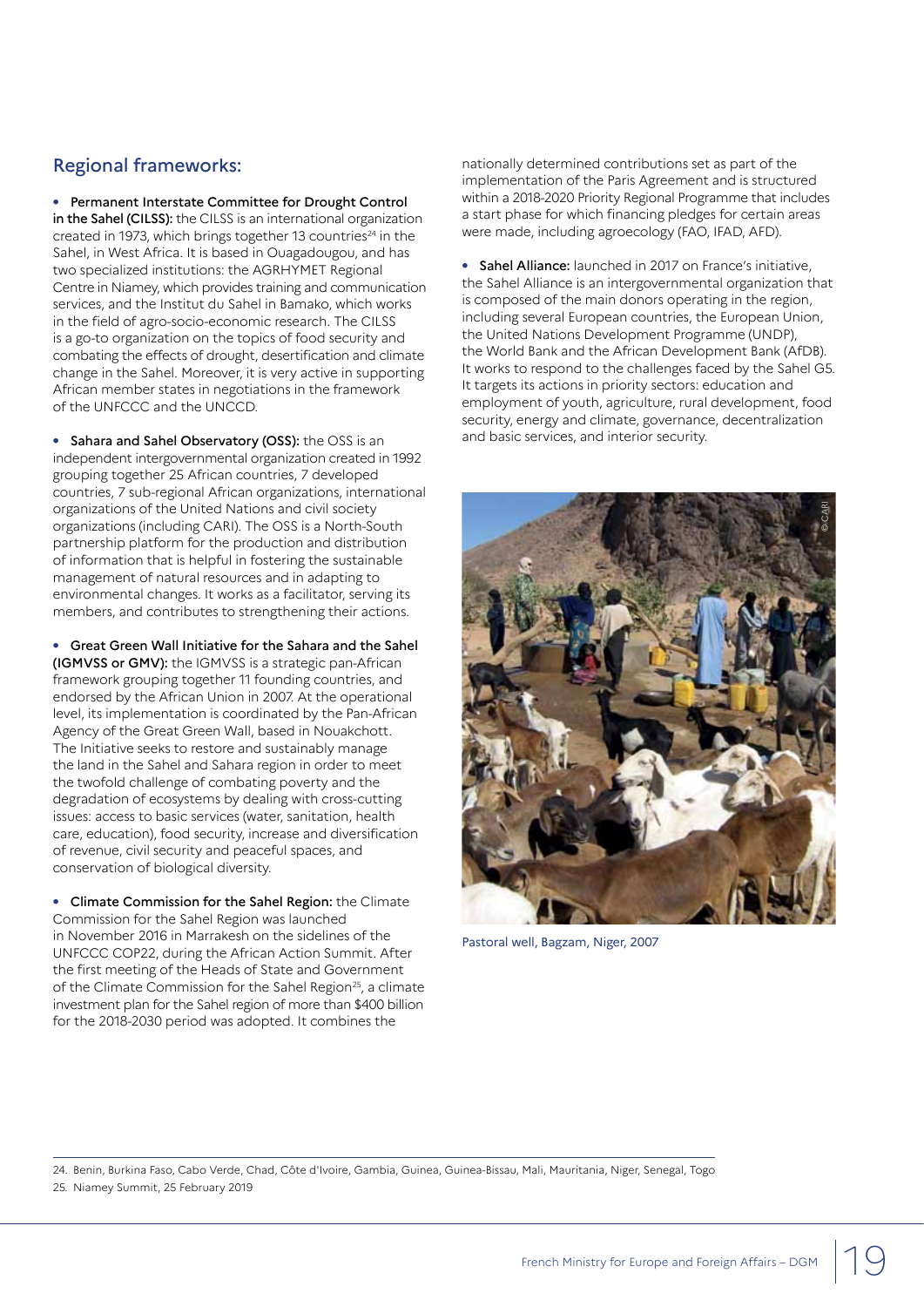#### International scientific groups:

#### **•** [Intergovernmental Panel on Climate Change \(IPCC\):](https://www.ipcc.ch/)

the IPCC is a scientific body created in 1988 by the World Meteorological Organization and the UNDP, which aims to provide detailed assessments of scientific, technical and socio-economic knowledge on climate change, its causes, its potential repercussions and alternative strategies. The IPCC publishes special reports on specific topics, including a special report on land<sup>26</sup> published in August, 2019.

**•** [High Level Panel of Experts on Food Security and Nutrition](http://www.fao.org/cfs/cfs-hlpe/en/) 

[\(HLPE\):](http://www.fao.org/cfs/cfs-hlpe/en/) the HLPE is the science-policy interface of the United Nations Committee on World Food Security (CFS). Created in 2009, it aims to facilitate development of policies that provide independent analyses and advisory services that are comprehensive and evidence-based. It drafts its studies according to requests from the CFS and following a scientific process that is transparent and inclusive, involving a wide variety of stakeholders (from the public and private sectors, and from civil society) from around the world. The fields in which it contributes include agroecology, responsible agricultural investment, the impact of biofuels on food security, the challenges of climate change, the volatility of food prices and the Voluntary Guidelines on Tenure.

**•** [Intergovernmental Science-Policy Platform on Biodiversity](https://ipbes.net/)  [and Ecosystem Services \(IPBES\):](https://ipbes.net/) the IPBES is an independent intergovernmental body created by States to strengthen the science-policy interface in terms of biodiversity and ecosystem services for conservation and sustainable use of biodiversity, human well-being over the long term and sustainable development. Under the aegis of the United Nations Environment Programme (UNEP), the United Nations Development Programme (UNDP), UNESCO and the FAO, it was created in 2012 in Panama City and plays a role in educating the general public in scientific matters, mainly aimed at the Governments of the States that are party to the platform.

**•** [Science-Policy Interface \(SPI\) of the UNCCD:](https://knowledge.unccd.int/science-policy-interface) the SPI was created in 2013 at the UNCCD COP 11 of the in order to encourage and facilitate dialogue between scientists and policymakers on desertification, land degradation and drought. It provides thematic guidelines on the knowledge needed for implementing the UNCCD. It is composed of 15 independent scientists that provide a perspective of all of the disciplines relating to the UNCCD, taking regional, global and political issues into consideration. It also has representatives of observatory organizations, including civil society organizations.

26. Special Report on climate change, desertification, land degradation, sustainable land management, food security, and greenhouse gas fluxes in terrestrial ecosystems, IPCC, August 2019.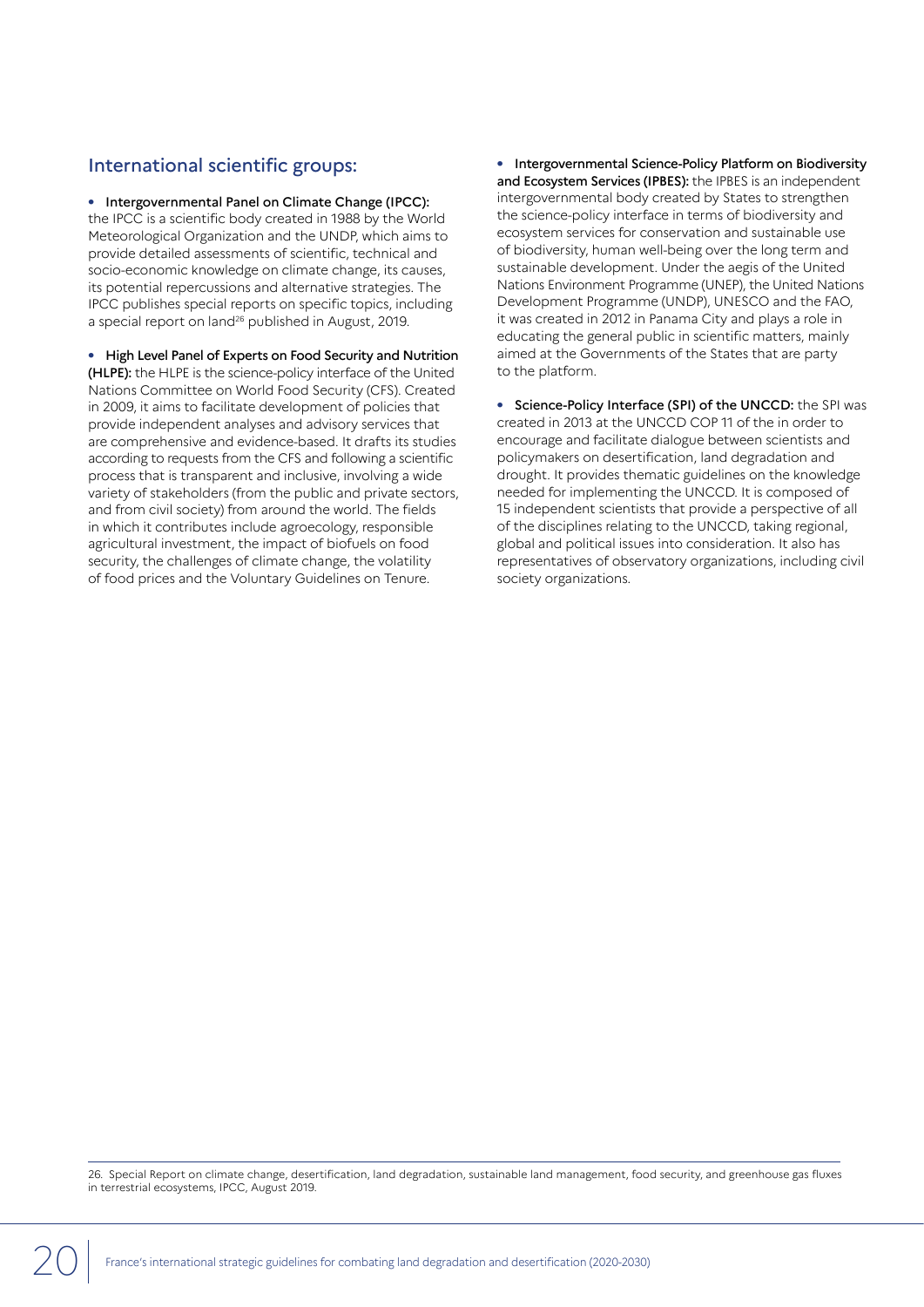# Appendix II

### Map of the countries having set a national LDN target

Countries party to the UNCCD said to be "impacted" by desertification, with a national land degradation neutrality target (LDN target) having been set in this framework



Source: UNCCD.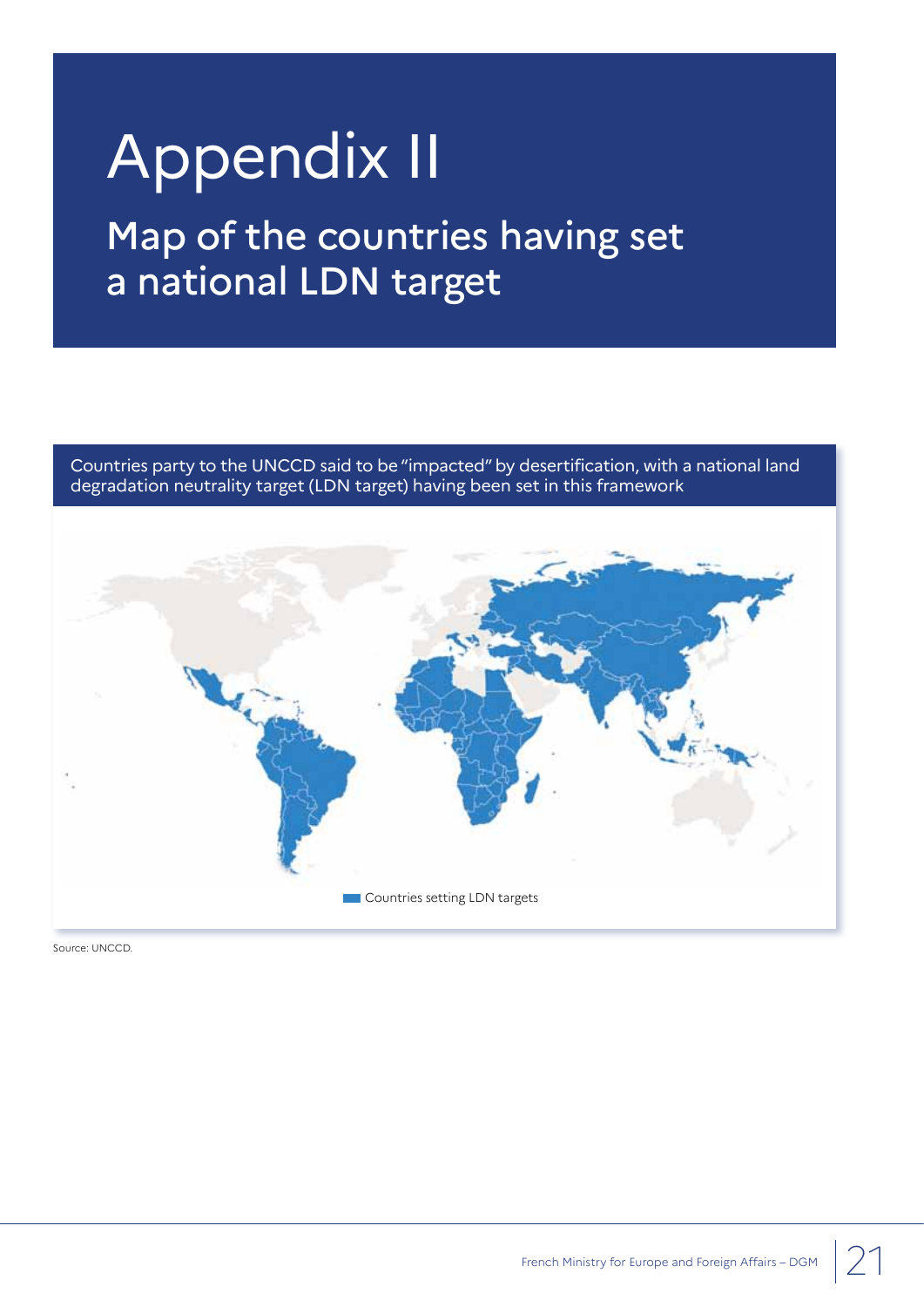# Appendix III Objective summary table

Act to scale up action to combat land degradation and desertification to benefit the most vulnerable populations and ecosystems

|                                                                                                                                         | <b>Focuses</b>         | <b>Objectives</b>                                                                                      | <b>Actions</b>                                                                                                                                                                                                                                                                                                                                                                                                                                                                                                                                                                                                   |
|-----------------------------------------------------------------------------------------------------------------------------------------|------------------------|--------------------------------------------------------------------------------------------------------|------------------------------------------------------------------------------------------------------------------------------------------------------------------------------------------------------------------------------------------------------------------------------------------------------------------------------------------------------------------------------------------------------------------------------------------------------------------------------------------------------------------------------------------------------------------------------------------------------------------|
| <b>Strategic</b><br><b>Objective:</b><br>Promote<br>a context that<br>is conducive<br>to combating<br>land degradation<br>at all levels | Mobilize all<br>actors | <b>Objective 1:</b><br>Influence strategic<br>guidelines of international<br>and regional institutions | 1. Act within all international bodies<br>2. Ensure the added value and consistency<br>of new international and regional initiatives<br>3. Support the UNCCD Secretariat<br>4. Provide strategic support to regional<br>organizations working to combat land<br>degradation and desertification                                                                                                                                                                                                                                                                                                                  |
|                                                                                                                                         |                        | <b>Objective 2:</b><br>Mobilize financial<br>resources                                                 | 1. Raise awareness among donors and educate<br>them<br>2. Support measures to simplify access<br>to international financing<br>3. Strengthen the contributions of funds<br>and donors to projects that combat land<br>degradation and desertification<br>4. Support the LDN Fund and the growth<br>of such funds                                                                                                                                                                                                                                                                                                 |
|                                                                                                                                         |                        | <b>Objective 3:</b><br>Support national<br>and local governance                                        | 1. Promote the evaluation of national<br>frameworks for combating land degradation<br>and desertification<br>2. Encourage the definition of dedicated<br>frameworks for access and sustainable<br>management of water and land resources<br>3. Help ministries in charge of combating<br>land degradation and desertification to make<br>the issue a priority<br>4. Promote and support the transfer<br>of powers to local authorities<br>5. Strengthen the involvement of local<br>authorities and decentralized cooperation<br>6. Pursue training of policymakers and<br>negotiators in the impacted countries |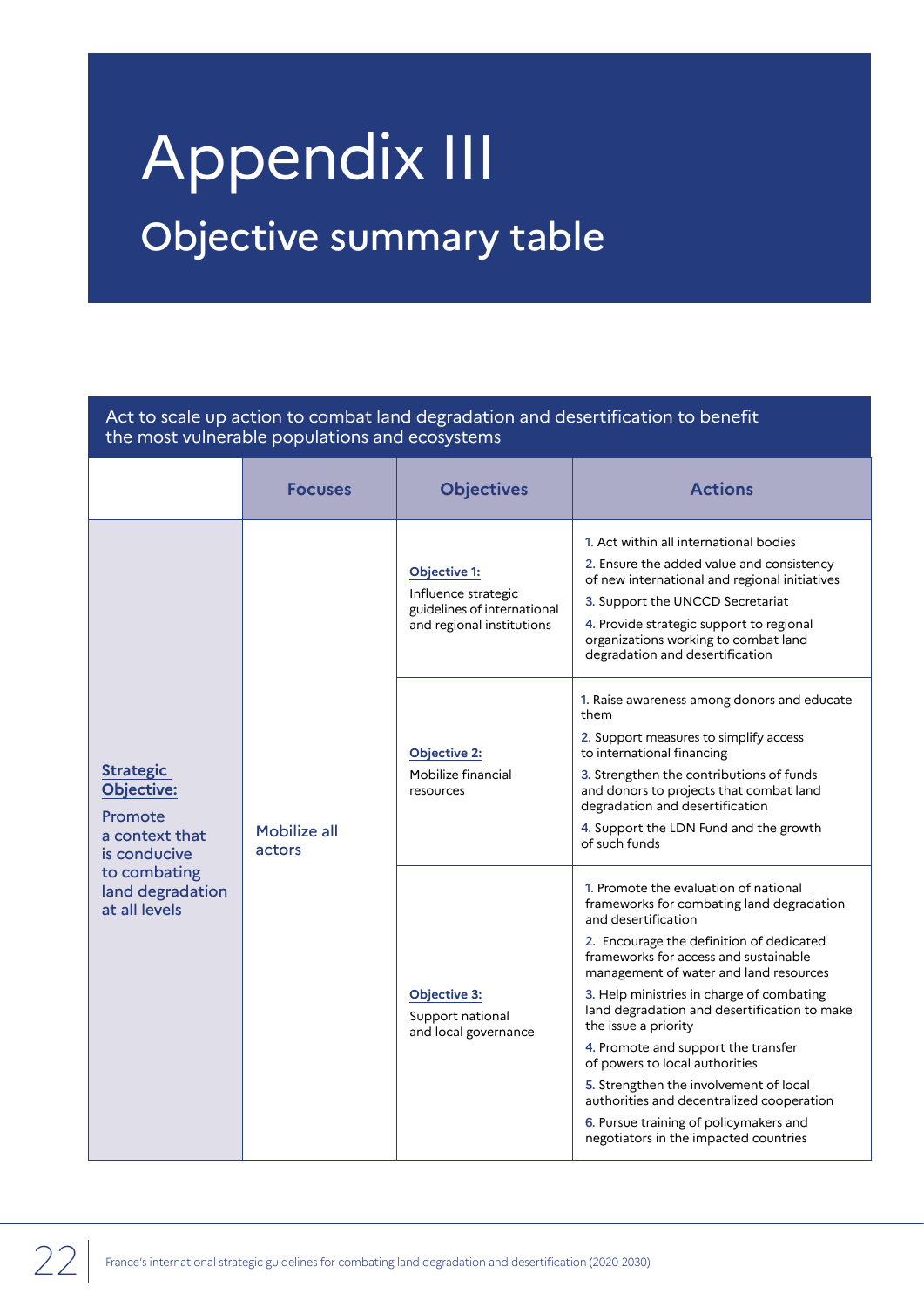|                                                                                                                                  | <b>Focuses</b>                         | <b>Objectives</b>                                                | <b>Actions</b>                                                                                                                                                                                                                                                                                                                                                                                                                                                                                                                                                                                                                                                                                                                                                                                                                                   |
|----------------------------------------------------------------------------------------------------------------------------------|----------------------------------------|------------------------------------------------------------------|--------------------------------------------------------------------------------------------------------------------------------------------------------------------------------------------------------------------------------------------------------------------------------------------------------------------------------------------------------------------------------------------------------------------------------------------------------------------------------------------------------------------------------------------------------------------------------------------------------------------------------------------------------------------------------------------------------------------------------------------------------------------------------------------------------------------------------------------------|
| <b>Strategic</b><br>Objective:<br>Promote<br>a context that<br>is conducive<br>to combating<br>land degradation<br>at all levels | Mobilize all<br>actors                 | <b>Objective 4:</b><br>Involve civil society more                | 1. Raise awareness among local actors in France<br>and in the impacted countries and educate<br>them<br>2. Support French civil society in its roles<br>of advocacy and support for French actors<br>3. Support French civil society in its role<br>of assisting other development actors<br>in developed and developing<br>4. Support collaboration with civil society<br>at all decision-making levels<br>5. Use feedback for financing and defining<br>micro-projects                                                                                                                                                                                                                                                                                                                                                                         |
|                                                                                                                                  |                                        | <b>Objective 5:</b><br>Facilitate the involvement<br>of research | 1. Strengthen involvement of scientists<br>in the relevant international bodies and<br>publications<br>2. Facilitate collaboration between researchers<br>and development actors<br>3. Support the development of interdisciplinary<br>and cross-sectoral research projects and<br>the creation of dedicated networks<br>4. Encourage collaboration between<br>the different research project categories<br>in the same region<br>5. Support the development of research groups<br>involving developed and developing countries                                                                                                                                                                                                                                                                                                                  |
|                                                                                                                                  | <b>Mobilize and</b><br>share knowledge | <b>Objective 6:</b><br>Continue developing<br>research           | 1. Improve the evaluation of synergies and<br>antagonisms between the different domains<br>related to combating land degradation and<br>desertification (water, climate, biodiversity,<br>food security)<br>2. Better understand and anticipate<br>the irreversible points of land degradation<br>3. Develop cost analyses of the consequences<br>of and measures for combating land<br>degradation and desertification<br>4. Promote and document the development<br>of agroecological practices<br>5. Develop research on: restoration measures<br>and their viability, the impact of consumption<br>and production methods on land degradation,<br>the consequences on migration and conflict,<br>on human health, and the social acceptability<br>of the innovations<br>6. Support adapted technological, technical<br>and social innovation |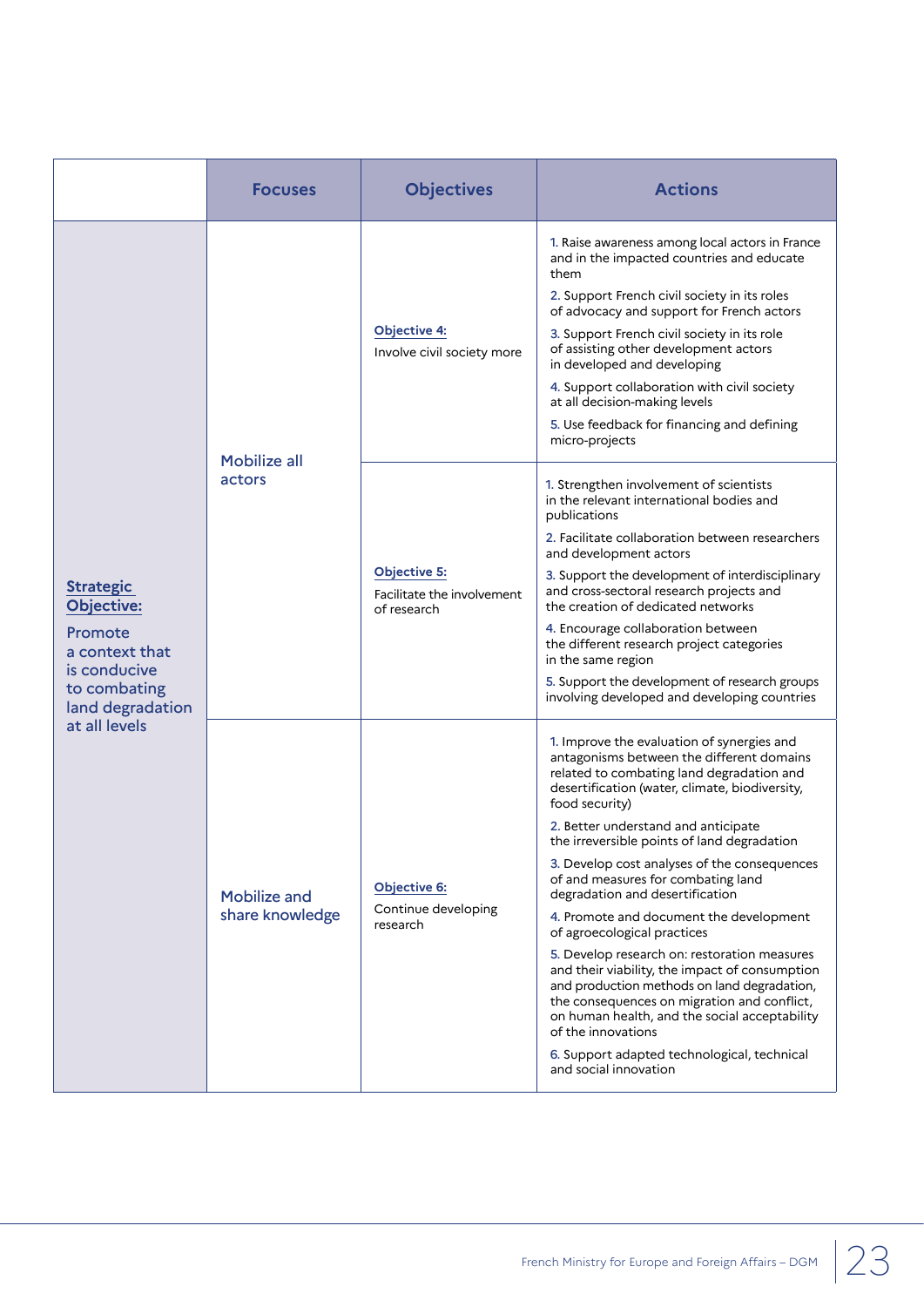|                                                                                                                                  | <b>Focuses</b>                           | <b>Objectives</b>                                                                            | <b>Actions</b>                                                                                                                                                                                                                                                                                                                                                                                                                                                                                                                                                                                                                   |
|----------------------------------------------------------------------------------------------------------------------------------|------------------------------------------|----------------------------------------------------------------------------------------------|----------------------------------------------------------------------------------------------------------------------------------------------------------------------------------------------------------------------------------------------------------------------------------------------------------------------------------------------------------------------------------------------------------------------------------------------------------------------------------------------------------------------------------------------------------------------------------------------------------------------------------|
| <b>Strategic</b><br>Objective:<br>Promote<br>a context that<br>is conducive<br>to combating<br>land degradation<br>at all levels | Mobilize and<br>share knowledge          | <b>Objective 7:</b><br>Design, apply and<br>distribute common<br>approaches                  | 1. Jointly design reference methodologies<br>between researchers from developed and<br>developing countries<br>2. Encourage the implementation<br>of collaborative platforms between<br>researchers and development actors<br>3. Support the creation of mapping tools<br>and decision-making support tools<br>4. Make research results available and make<br>the information accessible to local actors<br>5. Favour the development of multi-disciplinary<br>observatories as science-policy interfaces                                                                                                                        |
| <b>Operational</b><br>Objective:<br>Strengthen<br>the effectiveness<br>of actions<br>to attain<br>land-degradation<br>neutrality | Develop higher<br>performing<br>projects | <b>Objective 8:</b><br>Further the development<br>of projects with multiple<br>benefits      | 1. Promote projects to combat land degradation<br>and desertification with multiple benefits<br>2. Mobilize donors to study development and<br>financing of projects with multiple benefits<br>3. Encourage consistency between<br>the programmes developed within<br>the framework of the UNCCD, the CBD<br>and the UNFCCC<br>4. Ensure the contribution to and the consistency<br>of projects with SDG 15, and the other SDGs<br>(including 1, 2, 4, 6, 8, 12, 13 and 17)<br>5. Ensure that the other programmes from<br>French actors do not go against/do contribute<br>to combating land degradation and<br>desertification |
|                                                                                                                                  |                                          | <b>Objective 9:</b><br>Strengthen project<br>sustainability                                  | 1. Carry out prior diagnostics, including<br>environmental evaluation<br>2. Encourage long-term approaches that are<br>territorial and systemic in nature, with<br>multiple actors and covering multiple sectors<br>3. Promote agroecological intensification<br>of agricultural and livestock production systems<br>4. Diversify activities to combat land<br>degradation and desertification in order<br>to alleviate pressure on natural resources                                                                                                                                                                            |
|                                                                                                                                  |                                          | <b>Objective 10:</b><br>Guarantee conditions<br>required to implement<br>sustainable actions | 1. Ensure the financing of prior diagnostics<br>and monitoring and evaluation<br>2. Contribute to building an environment that<br>is conducive to investment<br>3. Promote joint design of projects with all<br>actors concerned<br>4. Encourage building on and sharing<br>experience<br>5. Ensure that emergency projects take<br>long-term sustainability requirements into<br>consideration                                                                                                                                                                                                                                  |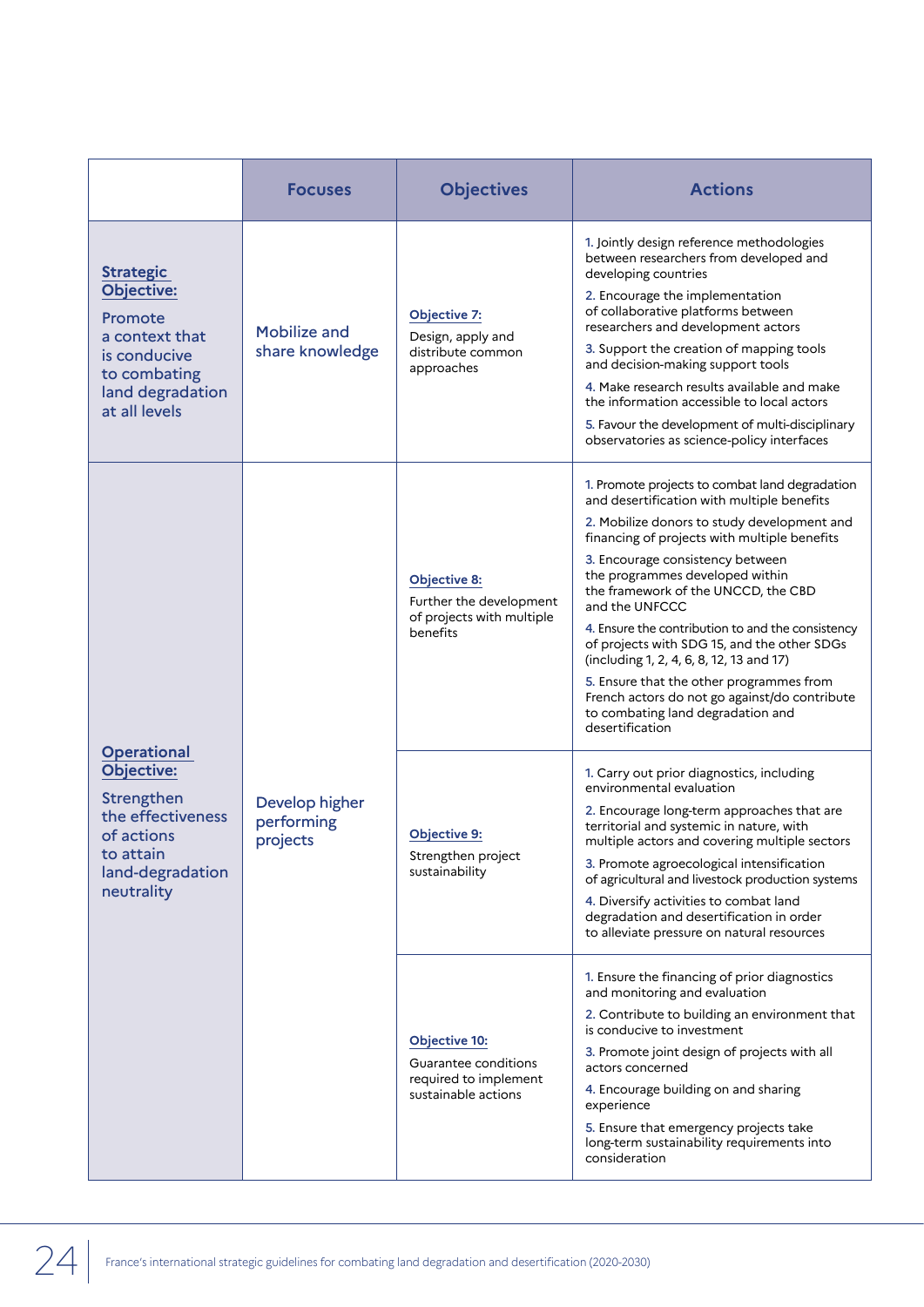|                                                                                              | <b>Focuses</b>                                                                                            | <b>Objectives</b>                                                                                                                                                                                                                                               | <b>Actions</b>                                                                                                                                                                                                                                                                                                                                          |
|----------------------------------------------------------------------------------------------|-----------------------------------------------------------------------------------------------------------|-----------------------------------------------------------------------------------------------------------------------------------------------------------------------------------------------------------------------------------------------------------------|---------------------------------------------------------------------------------------------------------------------------------------------------------------------------------------------------------------------------------------------------------------------------------------------------------------------------------------------------------|
| <b>Operational</b><br><b>Objective:</b>                                                      | <b>Objective 11:</b><br>Involve all populations<br>in the definition and<br>implementation<br>of projects | 1. Jointly design projects and develop spaces<br>for collaboration and sharing of knowledge<br>2. Take local and traditional expertise into<br>account and integrate its advantages<br>3. Guarantee that the populations involved<br>take the projects on board |                                                                                                                                                                                                                                                                                                                                                         |
| Strengthen<br>the effectiveness<br>of actions<br>to attain<br>land-degradation<br>neutrality | Develop more<br>inclusive projects                                                                        | <b>Objective 12:</b><br>Ensure that the results<br>benefit all of the local<br>populations                                                                                                                                                                      | 1. Integrate the SDG 5 targets into<br>the programmes for combating land<br>degradation and desertification<br>2. Promote and guarantee the involvement<br>of youth<br>3. Carry out detailed impact assessments<br>on the project benefits over the short and<br>long term for the populations concerned<br>4. Formalize a dedicated ex post evaluation |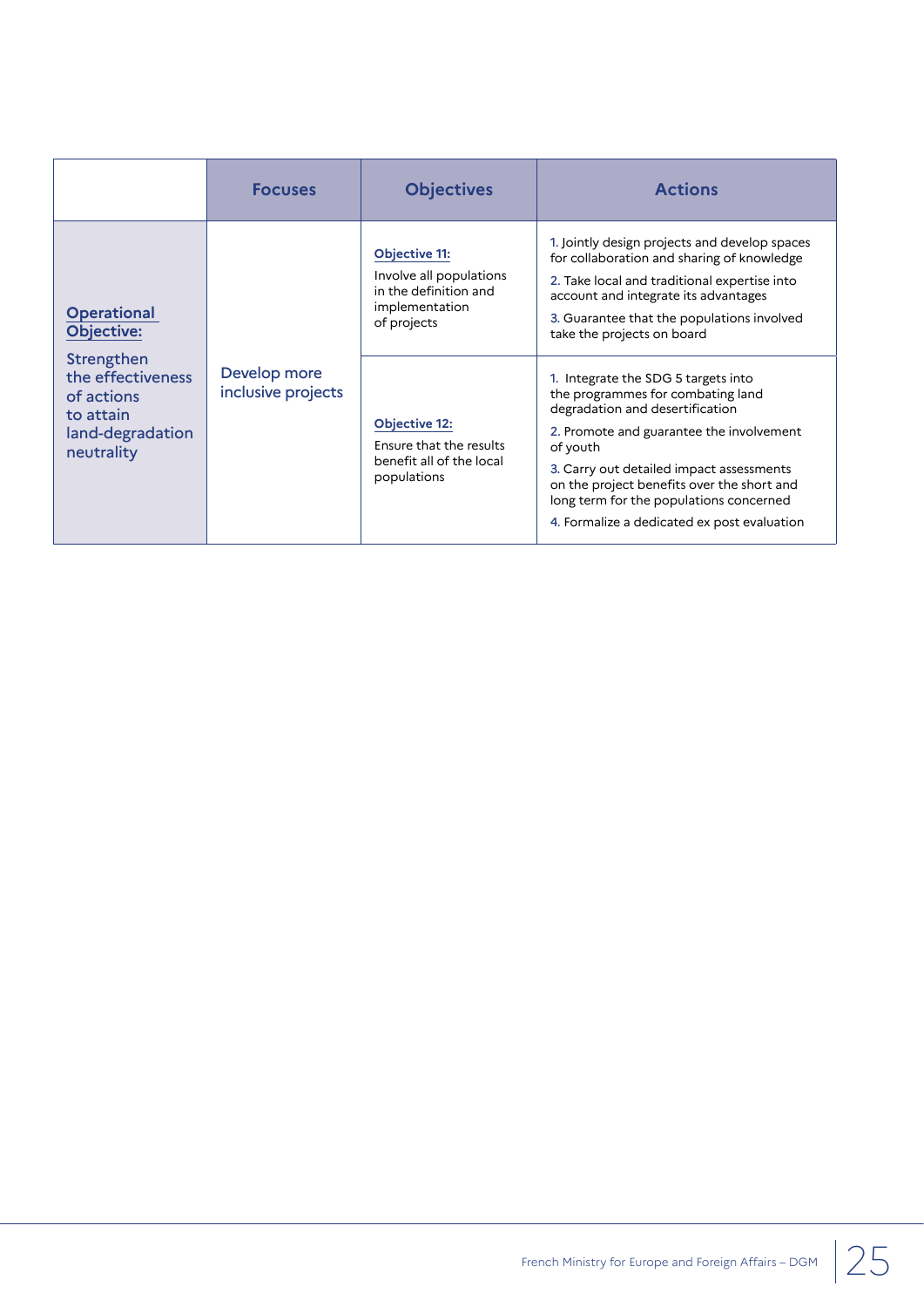# Acronyms and abbreviations

| <b>AFD</b>   | Agence française de développement                                           |
|--------------|-----------------------------------------------------------------------------|
| <b>CBD</b>   | Convention on Biological Diversity                                          |
| <b>CICID</b> | Interministerial Committee for International<br>Cooperation and Development |
| <b>CFS</b>   | Committee on World Food Security                                            |
| EU           | European Union                                                              |
| <b>FAO</b>   | Food and Agriculture Organization                                           |
| <b>FFEM</b>  | French Facility for Global Environment                                      |
| GEF          | Global Environment Facility                                                 |
| <b>GTD</b>   | French Desertification Working Group                                        |
| <b>HLPE</b>  | High Level Panel of Experts on Food Security<br>and Nutrition               |
| <b>IDFC</b>  | International Development Finance Club                                      |
| <b>IFAD</b>  | International Fund for Agricultural<br>Development                          |
| <b>IPBES</b> | International Platform on Biodiversity<br>and Ecosystem Services            |
| ISO          | International Solidarity Organization                                       |

| <b>LDC</b>    | Least Developed Country                                                                                       |
|---------------|---------------------------------------------------------------------------------------------------------------|
| LDN           | Land Degradation Neutrality                                                                                   |
| <b>NBSAP</b>  | National Biodiversity Strategies and Action<br>Plans                                                          |
| NDC.          | <b>Nationally Determined Contributions</b><br>(within the framework of the Paris<br>Agreement and the UNFCCC) |
| <b>ODA</b>    | Official Development Assistance                                                                               |
| OSS           | Sahara and Sahel Observatory                                                                                  |
| <b>SDG</b>    | Sustainable Development Goal                                                                                  |
| SPI           | Science-Policy Interface (of the UNCCD)                                                                       |
| <b>UNCCD</b>  | United Nations Convention to Combat<br>Desertification                                                        |
| <b>UNFA</b>   | United Nations Environment Assembly                                                                           |
| <b>UNFCCC</b> | United Nations Framework Convention<br>on Climate Change                                                      |
| <b>WHO</b>    | World Health Organization                                                                                     |
| <b>WTO</b>    | <b>World Trade Organization</b>                                                                               |